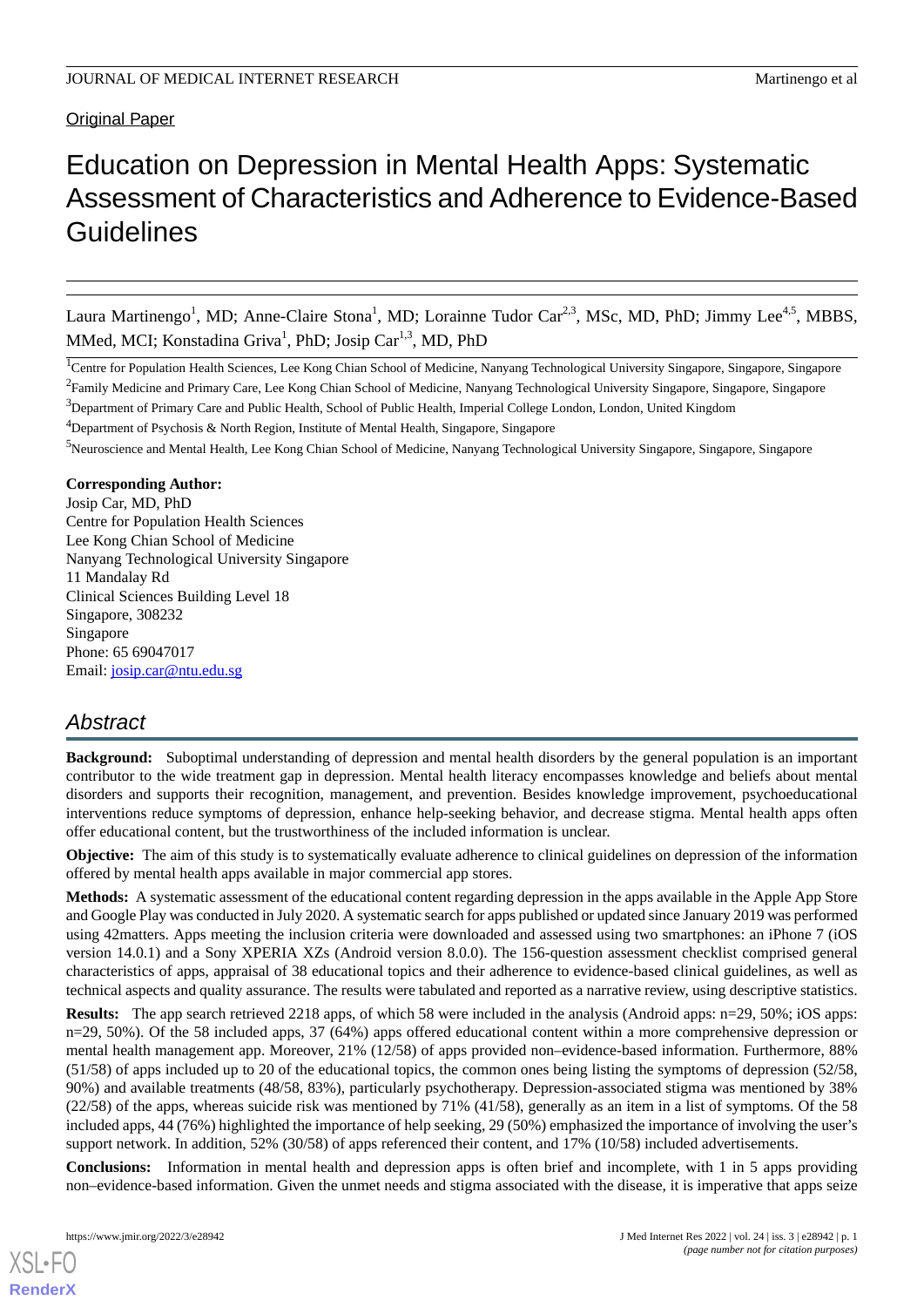the opportunity to offer quality, evidence-based education or point the users to relevant resources. A multistakeholder consensus on a more stringent development and publication process for mental health apps is essential.

*(J Med Internet Res 2022;24(3):e28942)* doi:  $10.2196/28942$ 

# **KEYWORDS**

health literacy; mental health literacy; depression; mobile apps; apps; telemedicine; mHealth; self-management; mobile phone

# *Introduction*

### **Background**

Depression affects >264 million people worldwide and was the third major contributor of years lost to disability in 2017 [[1\]](#page-12-0). Yet, approximately 50% of the people living in high-income countries and at least 75% of the people living in low- and middle-income countries [[2](#page-12-1)[,3\]](#page-12-2) have neither been diagnosed nor receive treatment. Untreated depression is associated with increased morbidity and mortality, including death by suicide, poverty and unemployment at an individual level, and significant increase in health expenditure at health system level because of increased health care use and decreased workforce productivity of the affected individuals [\[3](#page-12-2),[4\]](#page-12-3). Although the reasons for this wide treatment gap are multifarious, suboptimal understanding of depression and mental health disorders in the general population is considered an important contributor to low use of mental health services. Studies assessing the general population's mental health literacy through the use of standardized clinical vignettes have shown poor recognition of common mental health disorders [\[5](#page-12-4)-[7](#page-12-5)].

#### **Mental Health Literacy**

Mental health literacy is defined as "the knowledge and beliefs about mental disorders, which aid their recognition, management or prevention" [\[8\]](#page-12-6). It encompasses the acquisition of factual knowledge of mental health disorders as well as development of competencies and beliefs enabling prevention, early recognition of symptoms, help seeking, self-help, and provision of first aid to others [\[5](#page-12-4)]. Evidence-based clinical guidelines for management of depression indicate that psychoeducation is pivotal in terms of disease management [\[9](#page-12-7)-[12\]](#page-12-8) and necessary to expand the shared-decision model of care in mental health services [[13\]](#page-12-9).

#### **Educational Topics**

Educational topics focused on depression may include information related to its natural history, symptoms and signs, treatment options such as pharmacotherapy and a range of nonpharmacological treatments and possible side effects, as well as information related to prognosis and effective self-management interventions [[9\]](#page-12-7). Psychoeducational interventions have been shown to increase mental health literacy and, most importantly, to yield small but significant reductions in symptoms of depression and mental distress [\[14](#page-12-10),[15\]](#page-12-11), hence offering simple, inexpensive, and readily available tools for symptom management [\[14](#page-12-10)].

There are other notable benefits of psychoeducation, particularly stigma reduction [[16-](#page-12-12)[18](#page-12-13)] and increased help-seeking behavior [[6](#page-12-14)[,19](#page-12-15)-[21\]](#page-12-16). Mental health stigma remains a significant barrier to

the use of mental health services because it affects the access and quality of health care provision for people living with mental health disorders and depression [\[22](#page-13-0),[23\]](#page-13-1). Social stigma or public stigma are linked to discrimination, avoidance, and inadequate treatment [[24\]](#page-13-2), whereas self-stigma or internalized stigma may erode self-esteem and self-efficacy or lead to anger or indifference  $[24]$  $[24]$ , which may in turn hamper help seeking  $[25]$  $[25]$ . Although multilevel coordinated and sustained efforts are needed to mitigate the prevailing mental health stigma, simple interventions such as the use of personal narratives have shown promise in fostering depression awareness [[26,](#page-13-4)[27](#page-13-5)] and more positive attitudes among the public [\[26](#page-13-4),[28,](#page-13-6)[29](#page-13-7)].

#### **Mental Health Apps**

Since the early 2000s, the search for health information has shifted increasingly to the web [\[30](#page-13-8)], and this trend has further intensified with the advent of smartphones [[31\]](#page-13-9) and mobile apps. A recent systematic review on the provision of medical education using smartphones reported that approximately two-thirds of the reviewed interventions were effective in improving patients'knowledge and clinical outcomes [[32\]](#page-13-10). The Apple App Store and Google Play, which are the major sources of apps worldwide  $[33]$  $[33]$  $[33]$ , currently include >10,000 mental health apps [[34\]](#page-13-12) that offer a wide range of functionalities comprising education, screening, and self-management programs for a wide range of disorders [\[35](#page-13-13),[36](#page-13-14)]. However, most of the published apps have not been assessed in clinical trials and are not evidence based [\[34](#page-13-12),[37\]](#page-13-15).

Given the increasing popularity of health apps, a number of studies evaluating direct-to-consumer apps have been published in recent years, including the general characteristics of the apps [[38\]](#page-13-16), key features and functionalities of highly downloaded [[39\]](#page-13-17) or highly rated apps [\[40](#page-13-18)], techniques commonly used in face-to-face psychotherapy [\[41](#page-13-19)], or adherence of self-guided app interventions to evidence-based clinical guidelines [[42\]](#page-13-20). These studies include a variety of assessment methodologies, from researcher-developed checklists [[38](#page-13-16),[41,](#page-13-19)[42\]](#page-13-20) used in specific projects to the use of standardized assessment tools such as the Mobile App Rating Scale [\[36](#page-13-14),[43\]](#page-13-21) or the Organization for the Review of Care and Health Applications–24 Question Assessment [[44](#page-14-0)], focusing on the usability and technical aspects of the apps. In contrast, the health-related content of apps is seldom included in assessment checklists.

Existing mental health apps often include educational components, either as its sole functionality or within a depression or mental health management app. The trustworthiness, adherence to evidence, and depth of information offered by these apps is unclear because, to date, no reviews offering an in-depth assessment of the content of education on

```
XS-FO
RenderX
```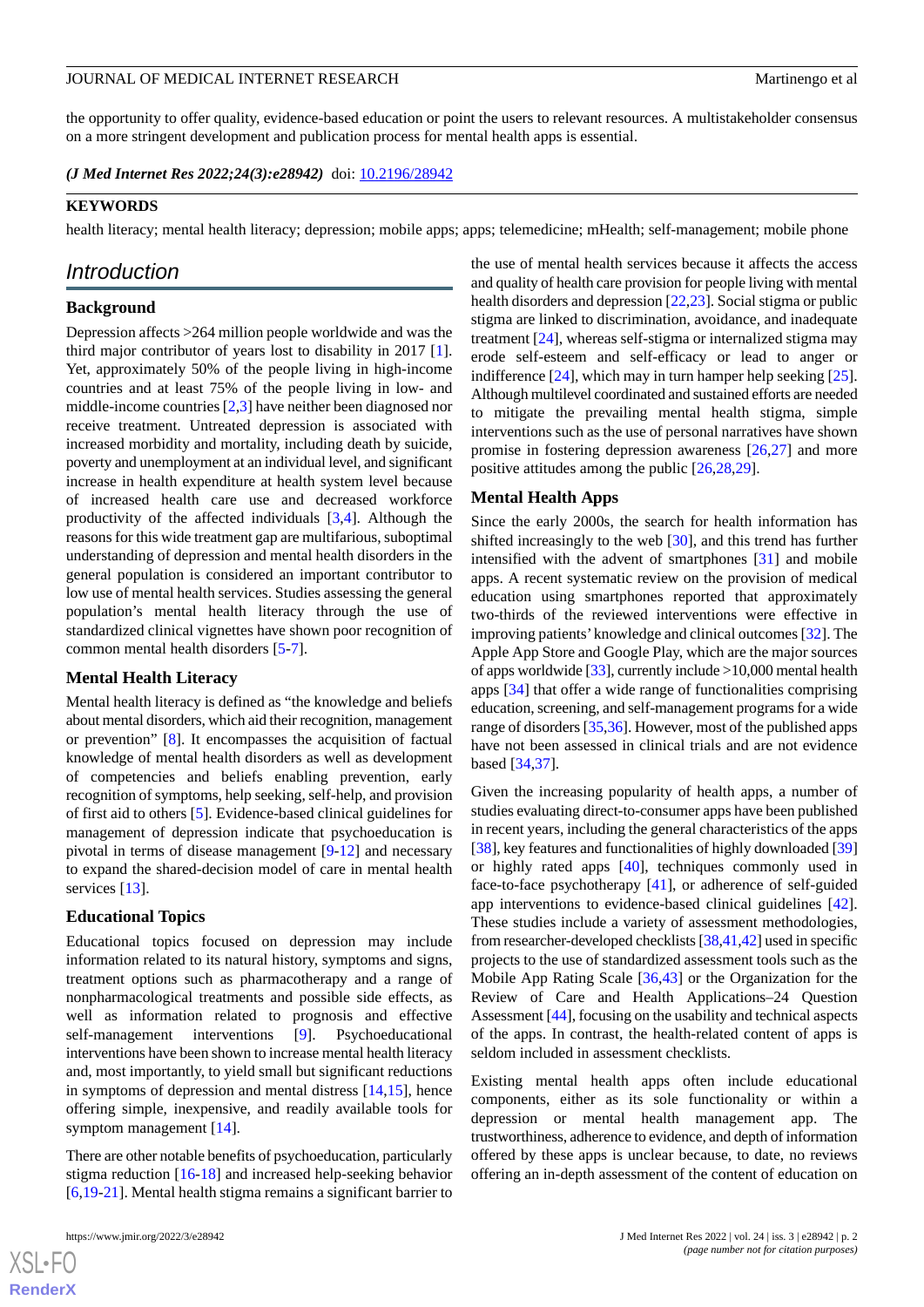depression modules provided by mental health apps has been published.

Therefore, this study aims to systematically evaluate the adherence to evidence-based clinical guidelines of the information on depression provided by mental health and depression apps available in the Apple App Store and Google Play.

# *Methods*

We followed a rigorous assessment process, developed at our center and used in previous app assessment projects [\[45](#page-14-1)-[48\]](#page-14-2), by adapting systematic review methodology for the app search, selection, assessment, and data analysis.

### **Development of the Assessment Criteria**

The research team designed the assessment criteria to evaluate the clinical and technical features of apps. The criteria included the following three domains:

- 1. *General attributes,* as described in the app store description, including developer, category, ratings, education-delivery format, target group, country of origin, and cost.
- 2. *Appraisal of depression education modules,* comprising the scope of information provided by the app and its adherence to evidence-based clinical guidelines from the Royal Australian and New Zealand College of Psychiatrists [[11\]](#page-12-17), Singapore's Ministry of Health [[49](#page-14-3)], the United Kingdom's National Institute for Health and Care Excellence [\[50](#page-14-4)], and the American Psychiatric Association [[9](#page-12-7)], as well as concordance with expert opinions on content of mental health awareness public campaigns [[51,](#page-14-5)[52](#page-14-6)]. The criteria included 46 questions encompassing 38 educational topics on symptoms and diagnostic criteria of depression, natural

history, importance of help seeking, treatment (including pharmacological and nonpharmacological treatments, side effects of medication, and importance of treatment adherence), stigma, recovery, and suicide prevention information and resources. [Multimedia Appendix 1](#page-11-0) [[9,](#page-12-7)[11,](#page-12-17)[49](#page-14-3)[,50](#page-14-4),[53\]](#page-14-7) presents the educational content appraisal questionnaire.

3. *Technical aspects and quality assurance of the app,* including usability, app credibility, in-app advertisements, privacy and security safeguards, and gamification.

### **Selection of Apps**

The Apple App Store and Google Play were systematically searched using 42matters, a proprietary app database [[54\]](#page-14-8), on July 8, 2020, using the terms *depression*, *depressive*, *depressed*, *mood disorder*, *sadness*, and *melancholia*. The search was limited to four app store categories: education, health and fitness, lifestyle, and medical. Eligible apps were required to conform to the criteria presented in [Textbox 1](#page-2-0).

The app selection process is presented as a flowchart ([Figure](#page-3-0) [1\)](#page-3-0) [\[55\]](#page-14-9). Before screening for eligibility, we excluded all Android apps with <1000 downloads as reported in the 42matters search output. As iOS does not report the number of app downloads, the iOS versions of the excluded Android apps were also excluded on the assumption that the app would have a similar number of downloads in both app stores. The remaining apps underwent a 2-step selection process that consisted of (1) screening the app name and app store description from the 42 matters search output and (2) downloading and screening for eligibility all apps included in step 1. Working in parallel, 2 pairs of investigators (LM and Goh Jun Wei; LM and Matthew Teo Siu Yan) independently completed the app selection process. Disagreements were resolved through discussion.

<span id="page-2-0"></span>**Textbox 1.** Inclusion and exclusion criteria for smartphone app selection.

#### **Inclusion criteria**

- Provides information about depression, including clinical presentation, diagnosis, and management (both pharmacological and nonpharmacological)
- Targets depression or includes depression information within a general mental health app
- Uploaded or updated from January 1, 2019, onward
- Downloaded at least 1000 times
- Available for free or requires payment to download, use, or expand functionalities (in-app purchases) and is available for download in the Apple App Store or Google Play
- Available in English

#### **Exclusion criteria**

- Presents an overview of common physical and mental disorders, using a glossary format
- Targets health care providers (eg, physicians, psychologists, and counselors) or the support network of a person with depression or consists exclusively of peer-support forums
- Offers teleconsultation services with physicians, psychologists, counselors, or other health care providers
- Consists of a stand-alone depression screening questionnaire, without education modules
- Offers complementary medicine, meditation, or lifestyle improvement
- Does not provide any depression-related information or includes non–health-related content (ie, music playlists, wallpapers, and so on)
- Requires an access code to log in, or could not be used after 2 log in attempts because of technical problems, or was withdrawn from the app store at the time of access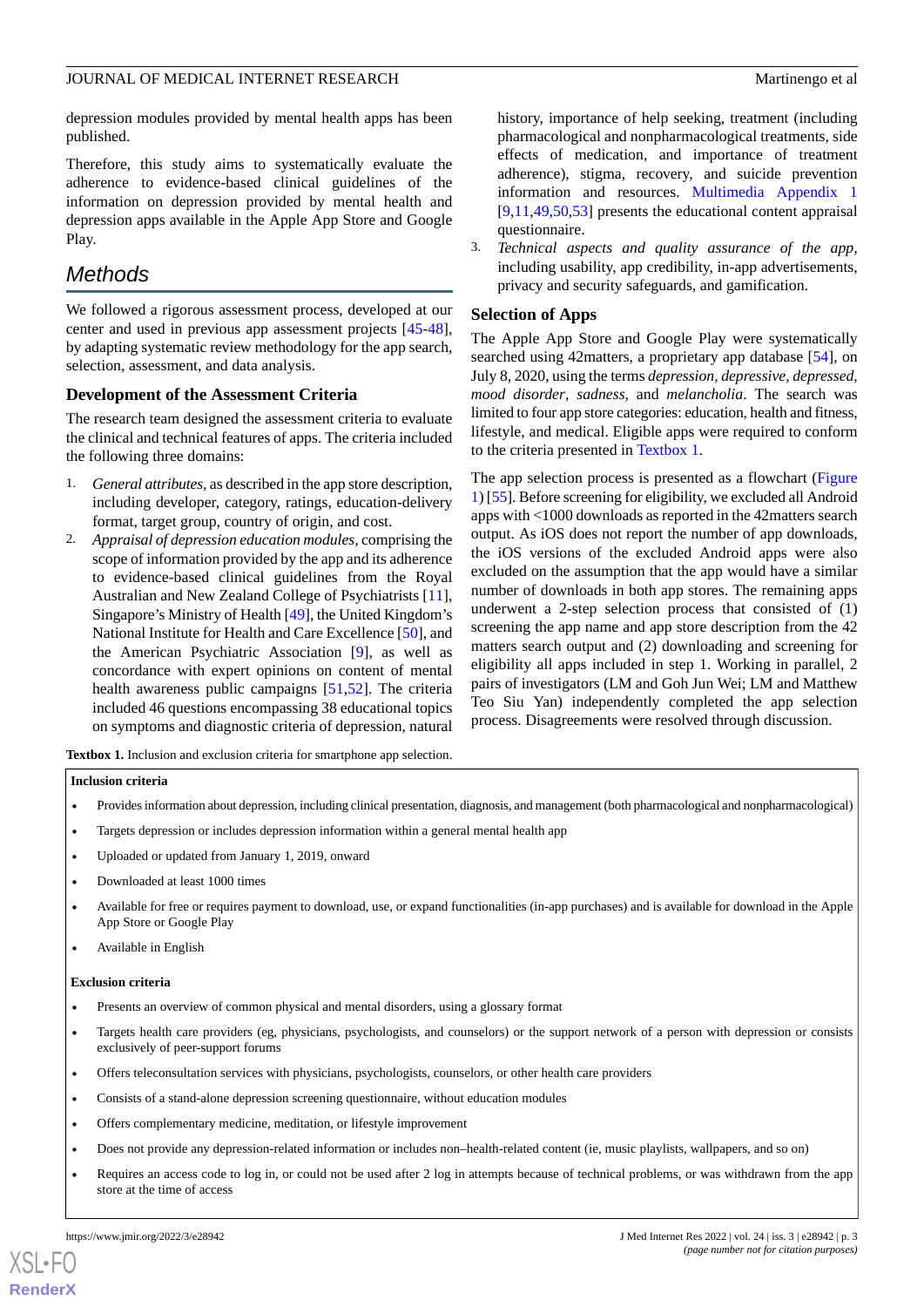<span id="page-3-0"></span>**Figure 1.** App selection flowchart.



### **App Assessment and Data Analysis**

Apps were assessed by 2 assessors working in parallel using an iPhone 7 (iOS version 14.0.1) and a Sony XPERIA XZs (Android version 8.0.0) smartphone. If apps were available on both platforms, as per the 42matters search output, we assessed both versions and counted each version as an individual app. We used descriptive statistics to analyze the data. We compiled and tabulated the results and reported them as a narrative synthesis.

### **Subgroup Analysis of Android Apps**

We performed a subgroup analysis of Android apps to assess whether the number of app downloads was associated with the educational content or the quality or number of features offered by the apps. Apps were categorized into two groups: apps downloaded 1000-10,000 times and apps downloaded >10,000 times. The assessment included selected items from all 3 sections of the assessment. The data were tabulated and compared using a significance test for categorical variables: the chi-square test was used if each category contained >10 variables and a 2-tailed Fisher exact test was used if any of the categories

[XSL](http://www.w3.org/Style/XSL)•FO **[RenderX](http://www.renderx.com/)**

in the contingency table contained <10 variables. Statistical significance was set at *P*<.05. Statistical analyses were performed in RStudio (R version 4.0.3). iOS apps were not included in this analysis because the Apple App Store does not include this information.

# *Results*

The app search retrieved 2218 results after removing duplicates and excluding apps with <1000 downloads, of which 245 were downloaded and 58 were included in the analysis. [Figure 1](#page-3-0) describes the app selection process.

### **General Characteristics of Apps**

[Table 1](#page-4-0) presents a summary of the characteristics of the included apps. Of the 58 apps included in this analysis, 29 (50%) were Android apps and 29 (50%) were iOS apps; 21% (12/58) of the apps were available on both platforms, and 60% (35/58) of the apps belonged to the health and fitness app store category. Of the 29 Android apps, 3 (10%) had been downloaded >1 million times [\[56](#page-14-10)[-58](#page-14-11)]. Of the 58 included apps, 15 (26%) offered only education and information modules, whereas 37 (64%) offered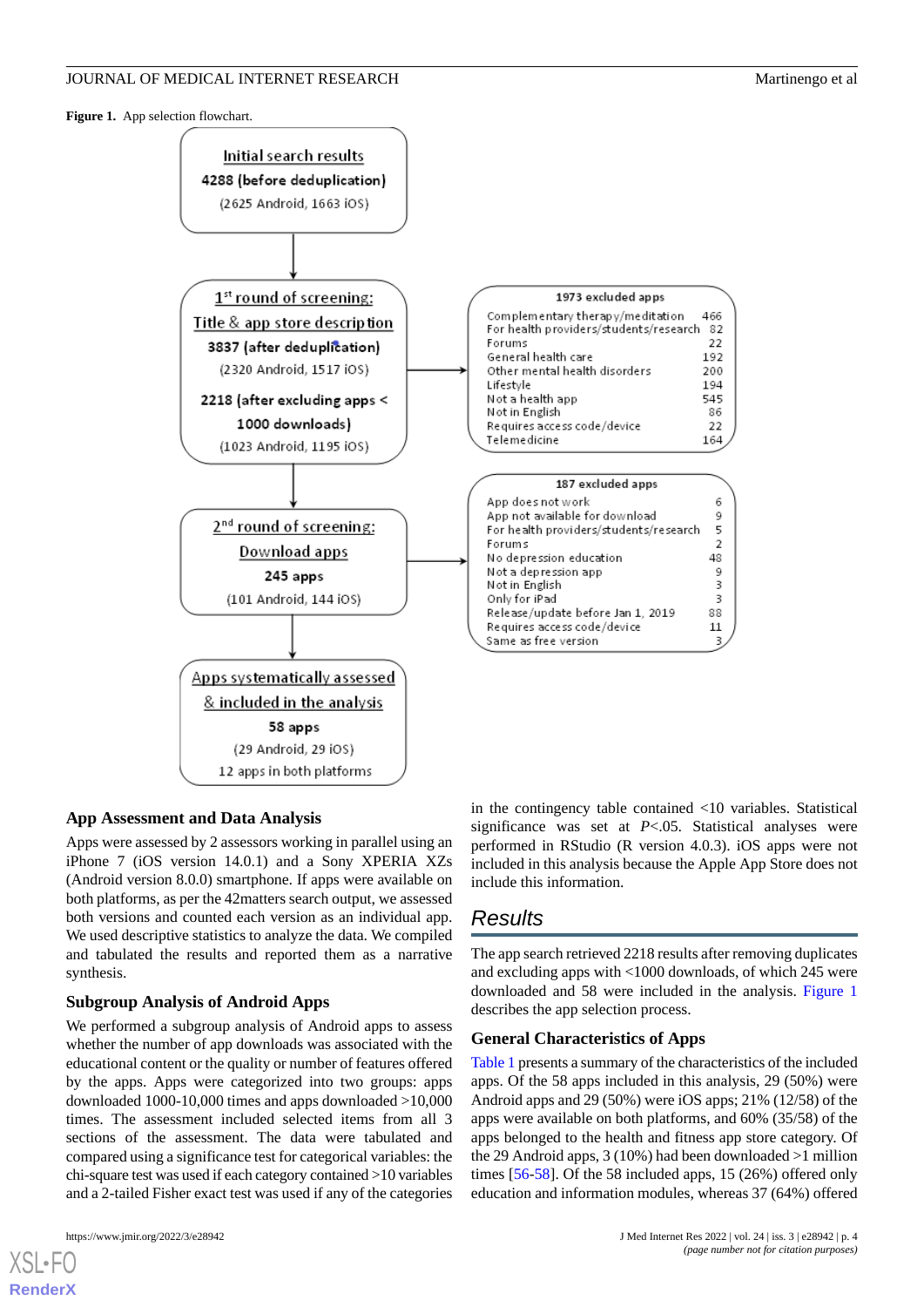# JOURNAL OF MEDICAL INTERNET RESEARCH Martinengo et al

education modules along with other mental health or depression management features. A simple interface that did not allow for user feedback or customization was offered by 41% (12/29) of

the Android apps and 31% (9/29) of the iOS apps. More than 10% of the apps offered education modules targeted to specific user groups.

<span id="page-4-0"></span>Table 1. General characteristics of apps (N=58).

| Feature                                                    | Android (n=29), n (%) | iOS (n=29), $n$ (%) | Total (N=58), n (%) |
|------------------------------------------------------------|-----------------------|---------------------|---------------------|
| App store category                                         |                       |                     |                     |
| Education                                                  | 4(14)                 | 0(0)                | 4(7)                |
| Health and fitness                                         | 17 (59)               | 18(62)              | 35(60)              |
| Lifestyle                                                  | 1(3)                  | 1(3)                | 2(3)                |
| Medical                                                    | 7(24)                 | 10(34)              | 17(29)              |
| App store rating, stars                                    |                       |                     |                     |
| 3.6 to 5                                                   | 22(76)                | 18(62)              | 40(69)              |
| 1 to 3.5                                                   | 3(10)                 | 4(14)               | 7(12)               |
| No ratings                                                 | 4(14)                 | 7(24)               | 11(19)              |
| App cost                                                   |                       |                     |                     |
| Free                                                       | 18 (62)               | 15(52)              | 33(57)              |
| Free + in-app purchases                                    | 11 (38)               | 14(48)              | 25(43)              |
| Paid                                                       | 0(0)                  | 0(0)                | 0(0)                |
| Language                                                   |                       |                     |                     |
| English                                                    | 26 (90)               | 23(79)              | 49 (84)             |
| English and other languages                                | 3(10)                 | 6(21)               | 9(16)               |
| Target user of the app                                     |                       |                     |                     |
| No target user                                             | 25 (86)               | 26(90)              | 51 (88)             |
| Police officers                                            | 1(3)                  | 0(0)                | 1(2)                |
| Veterans                                                   | 1(3)                  | 1(3)                | 2(3)                |
| Youth aged 12-18 years <sup>a</sup>                        | 2(7)                  | 2(7)                | 4(7)                |
| Scope of the app                                           |                       |                     |                     |
| General mental health                                      | 21(72)                | 18(62)              | 39(67)              |
| Depression                                                 | 8(28)                 | 11(38)              | 19(33)              |
| Type of app                                                |                       |                     |                     |
| Information and education                                  | 10(34)                | 5(17)               | 15(26)              |
| Disease management with education section                  | 16(55)                | 21(72)              | 37 (64)             |
| Education with disease management section                  | 1(3)                  | 2(7)                | 3(5)                |
| Multimedia education                                       | 2(7)                  | 1(3)                | 3(5)                |
| Number of education topics                                 |                       |                     |                     |
| $<\!\!10$                                                  | 7(24)                 | 6(21)               | 13(22)              |
| $10-20$                                                    | 18 (62)               | 20(69)              | 38 (66)             |
| ${>}20$                                                    | 4(14)                 | 3(10)               | 7(12)               |
| Emergency contact information for users at risk of suicide | 16(55)                | 19(66)              | 35(60)              |
| Peer-support communities                                   | 2(7)                  | 2(7)                | 4(7)                |
| Non-evidence-based information                             | 10(34)                | 2(7)                | 12(21)              |

<sup>a</sup>Youth was defined by the cutoff age provided by the apps.

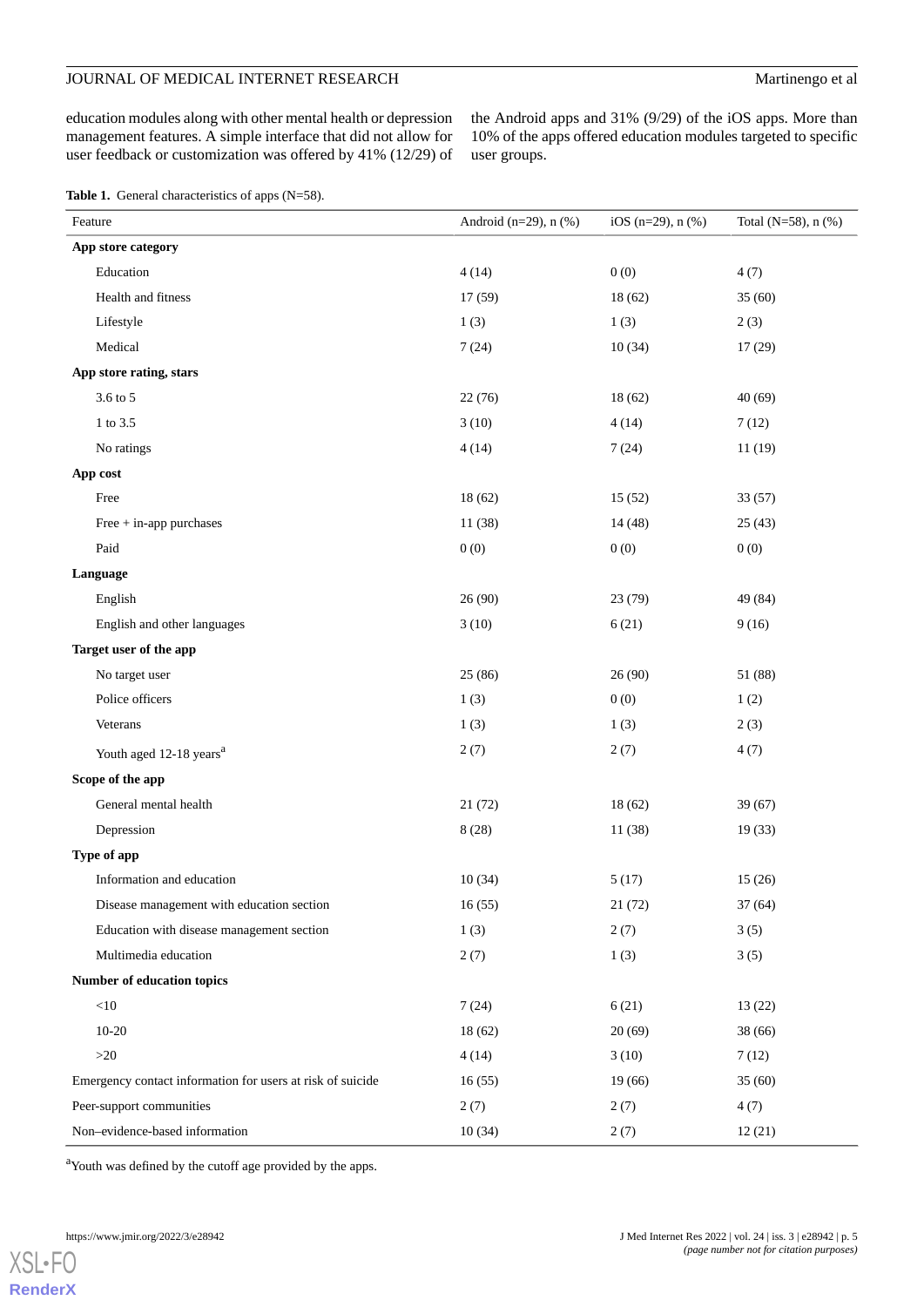# **Depression Education Modules**

# *Overview*

[Multimedia Appendix 2](#page-12-18) presents a detailed description of the educational content in included apps. The apps offered a variety of information or educational topics, as summarized in [Table](#page-6-0) [2.](#page-6-0) Most of the apps (51/58, 88%) included up to 20 educational topics. One in five apps provided non–evidence-based information, mostly in the form of personal opinions of the developers or columnists. Most of the apps informed users about the symptoms of depression and listed available treatments. Personal narratives on depression [[51\]](#page-14-5) were included only in approximately 20% of the apps.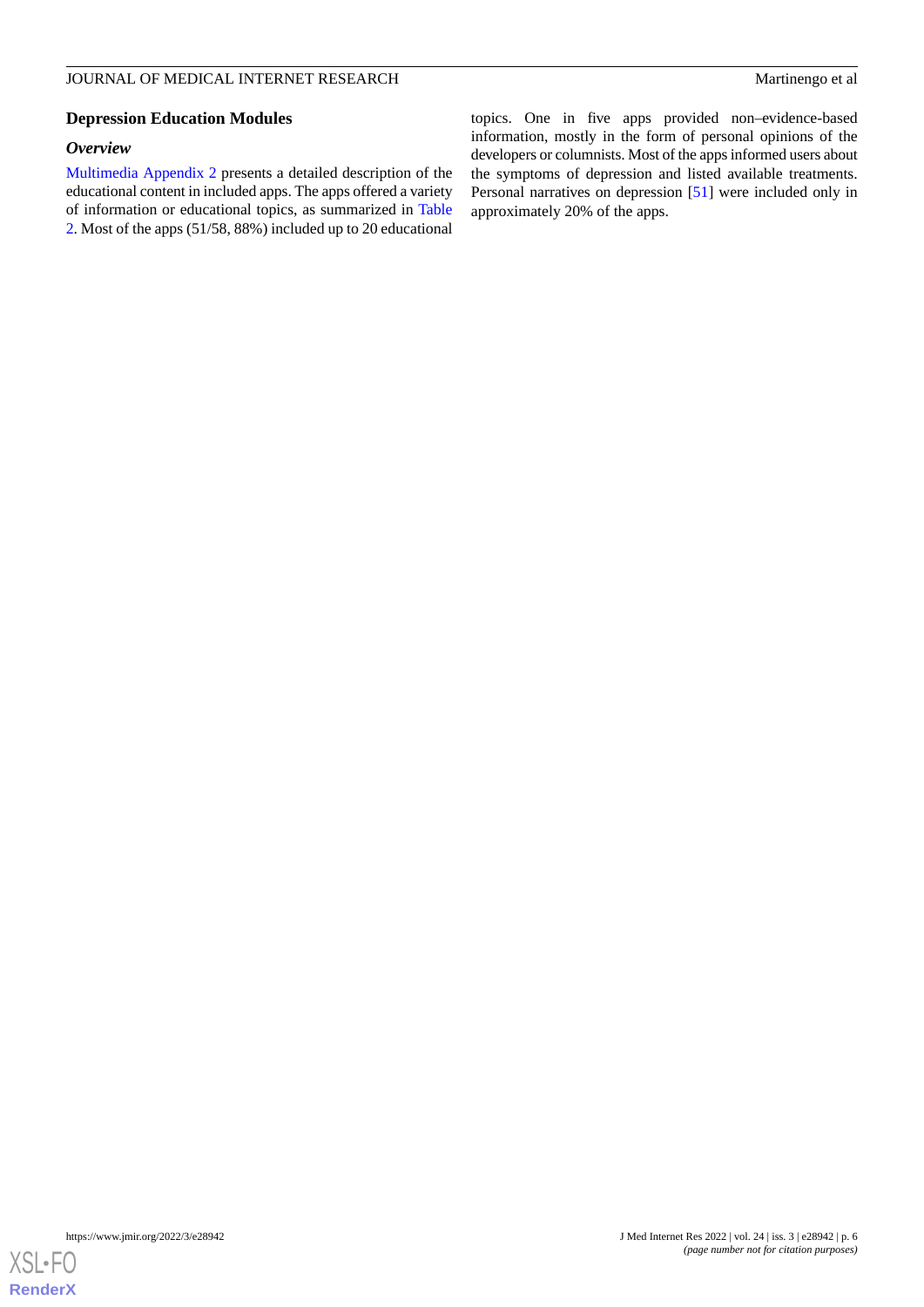# JOURNAL OF MEDICAL INTERNET RESEARCH Martinengo et al

<span id="page-6-0"></span>**Table 2.** Depression education topics included in the apps (N=58).

| Education topics included in the app                                      | Android (n=29), n $(\%)$ iOS (n=29), n $(\%)$ |        | Total (N=58), $n$ (%) |
|---------------------------------------------------------------------------|-----------------------------------------------|--------|-----------------------|
| <b>General information on depression</b>                                  |                                               |        |                       |
| Personal narratives of depression                                         | 6(21)                                         | 6(21)  | 12(21)                |
| Depression is different from sadness                                      | 20(69)                                        | 19(66) | 39(67)                |
| Demographic and epidemiological facts                                     | 15(52)                                        | 18(62) | 33 (57)               |
| Natural history of the disease                                            | 6(21)                                         | 12(41) | 18(31)                |
| Lists symptoms of depression                                              | 26(90)                                        | 26(90) | 52 (90)               |
| Explains what recurrence and relapse are                                  | 9(31)                                         | 5(17)  | 14(24)                |
| Addresses stigma linked to depression                                     | 11(38)                                        | 11(38) | 22(38)                |
| Mentions suicide risk linked to depression                                | 23(79)                                        | 20(69) | 43 (74)               |
| <b>Screening for depression</b>                                           |                                               |        |                       |
| Describes diagnostic criteria of depression                               | 7(24)                                         | 6(21)  | 13(22)                |
| Provides reference to DSM-5 <sup>a</sup> or ICD-10 <sup>b</sup>           | 3(10)                                         | 3(10)  | 6(10)                 |
| Administers a screening questionnaire                                     | 11 (38)                                       | 16(55) | 27(47)                |
| $PHQ-9c$                                                                  | 5(45)                                         | 8(50)  | 13 (48)               |
| $PHQ-9+GAD-7^d$                                                           | 1(9)                                          | 0(0)   | 1(4)                  |
| PHQ-9 + other validated questionnaires                                    | 1(9)                                          | 2(13)  | 3(11)                 |
| Other validated questionnaires                                            | 1(9)                                          | 2(13)  | 3(11)                 |
| Nonvalidated questionnaires                                               | 3(27)                                         | 4(25)  | 7(26)                 |
| Explains the need for a confirmatory diagnosis after screening            | 7(24)                                         | 3(10)  | 10(17)                |
| <b>Treatment of depression</b>                                            |                                               |        |                       |
| Importance of seeking help                                                | 23(79)                                        | 21(72) | 44 (76)               |
| Addresses phases and types of treatment (stepped or integrated treatment) | 1(3)                                          | 1(3)   | 2(3)                  |
| Advises to seek specialist treatment                                      | 22(76)                                        | 21(72) | 43 (74)               |
| Importance of involving support network                                   | 16(55)                                        | 13(45) | 29(50)                |
| Importance of complying with treatment                                    | 8(28)                                         | 8(28)  | 16(28)                |
| Lists available treatments                                                | 27 (93)                                       | 26(90) | 53 (91)               |
| Treatments mentioned by the app                                           |                                               |        |                       |
| Psychotherapy                                                             | 3(10)                                         | 4(14)  | 7(12)                 |
| Psychotherapy + pharmacotherapy                                           | 13(45)                                        | 10(34) | 23(40)                |
| $Psychotherapy + pharmacotherapy + others$                                | 7(24)                                         | 7(24)  | 14(24)                |
| $Psychotherapy + others$                                                  | 0(0)                                          | 2(7)   | 2(3)                  |
| Complementary medicine                                                    | 3(10)                                         | 1(3)   | 4(7)                  |
| Others                                                                    | 1(3)                                          | 2(7)   | 3(5)                  |
| Importance of lifestyle changes                                           | 18(62)                                        | 21(72) | 39(67)                |
| Effects of physical exercise                                              | 19(66)                                        | 20(69) | 39(67)                |
| Offers emergency helpline phone numbers                                   | 16(55)                                        | 19(66) | 35(60)                |
| Prognosis in patients receiving treatment                                 | 7(24)                                         | 13(45) | 20(34)                |
| Addresses recovery and provides a hopeful outlook                         | 3(10)                                         | 3(10)  | 6(10)                 |

<sup>a</sup>DSM-5: Diagnostic and Statistical Manual of Mental Disorders, Fifth Edition.

<sup>b</sup>ICD-10: International Classification of Diseases, Tenth Revision.

<sup>c</sup>PHQ-9: Patient Health Questionnaire, 9-item version.

<sup>d</sup>GAD-7: Generalized Anxiety Disorder, 7-item scale.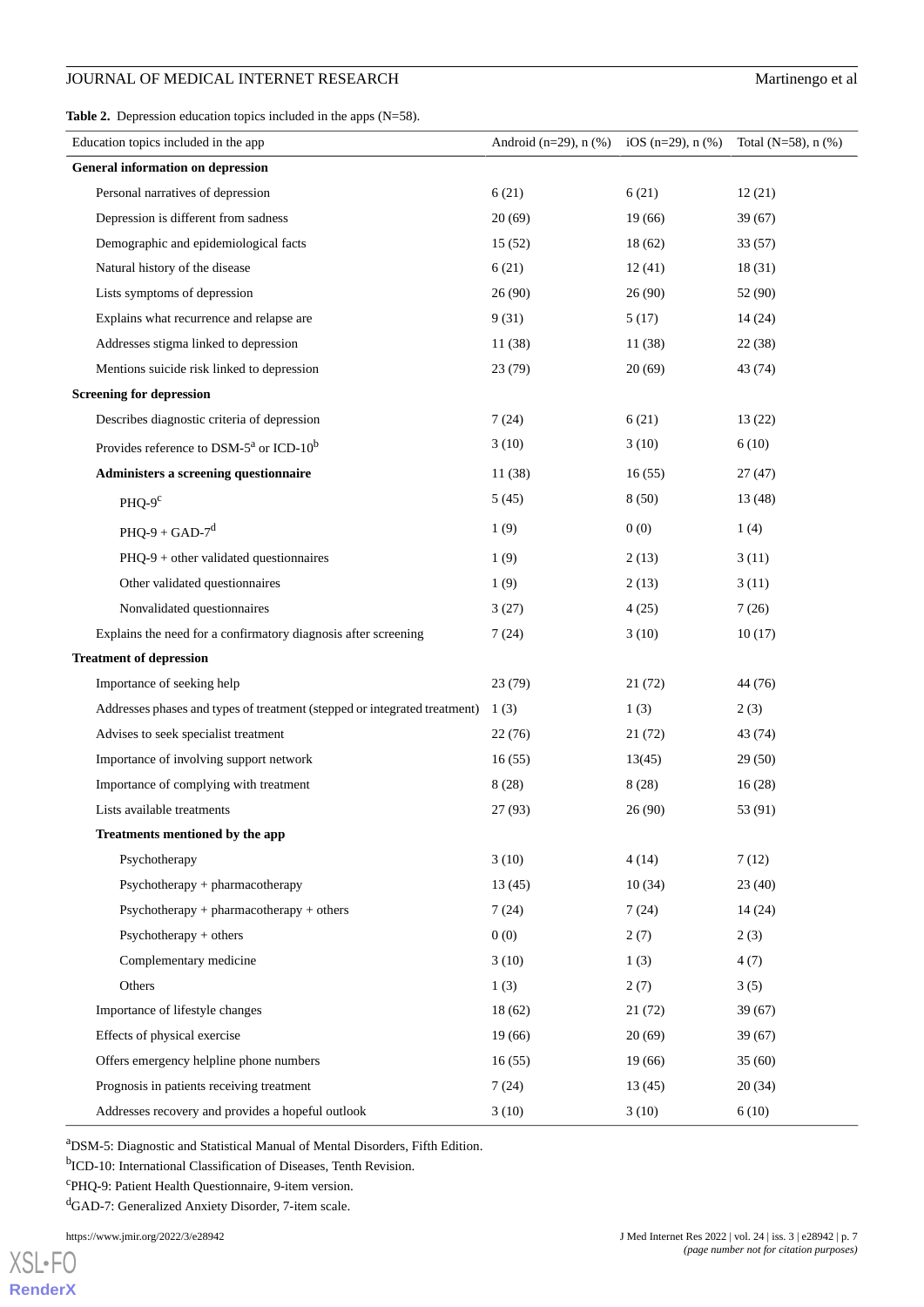# *Symptoms and Natural History of Depression*

Of the 58 included apps, 52 (90%) listed the symptoms of depression, whereas 39 (67%) stated the difference between depression and occasional low moods or sadness. Brief information on the epidemiology of depression was included in half of the assessed apps. Stigma associated with depression was mentioned by 38% (22/58) of the apps, whereas only 10% (6/58) included information on recovery.

Suicide risk associated with depression was mentioned by 74% (43/58) of the apps, generally as an item in a list of symptoms. Suicide prevention resources were offered by 60% (35/58) of the apps, including 55% (16/29) of the Android apps and 66% (19/29) of the iOS apps. The most common resource offered by the apps was information on crisis helplines (telephone numbers or website addresses).

### *Screening for Depression*

Of the 58 included apps, 13 (22%) offered information on the diagnostic criteria for depression, 6 (10%) referenced psychiatric diagnostic manuals, and 10 (17%) explained the need to confirm diagnosis of depression after a positive screening test. Of the 58 apps, 27 (47%) apps administered a screening questionnaire for depression, commonly the Patient Health Questionnaire-9 [[59\]](#page-14-12). Only 48% (13/27) of the apps responded to positive screening test scores by either offering self-management exercises for the user to engage with or suggesting consulting with a health care provider, commonly a physician, whereas the rest of the apps did not provide any feedback.

#### *Treatment of Depression*

Of the 58 included apps, 44 (76%) highlighted the importance of seeking help when affected by depression and consulting specialized providers if the symptoms were severe or persistent. Half of the Android apps and one-third of the iOS apps also emphasized the importance of involving members of the user's support network. Few apps included providers' contact information, and when such information was present, it was limited to contact information of the app development team; none of the apps included geolocated lists of health care providers by; for example, facilitating a search through navigation providers such as Google Maps.

More than 90% of the apps listed existing treatments for depression, without providing a description of what each category entailed. Psychotherapy was the most commonly mentioned treatment category (44/58, 76%), followed by medications (37/58, 64%), whereas 12% (7/58) of the apps included brain stimulation treatments as well. Nevertheless, few apps offered more comprehensive information on the different

treatment modalities, including explanations of what each treatment involves and relevant examples (eg, types of psychotherapy and antidepressant groups). Information on psychotherapy modalities was offered by 34% (10/29) of the Android apps and 52% (15/29) of the iOS apps, whereas few Android or iOS apps offered information on medication types (8/58, 14%), side effects (13/58, 22%), nonaddictive nature of frequently used antidepressants (5/58, 9%), or gradual initiation and discontinuation of therapy (10/58, 17%).

Benefits of lifestyle modifications, including regular exercise, was mentioned by 67% (39/58) of the assessed apps, whereas complementary medicine, including St John's wort, light therapy, and acupuncture, was mentioned by 7% (4/58) of the apps.

### **Technical Aspects and Quality Assurance of the App**

All assessed apps worked as intended and were generally easy to use. Data entry from users was not requested by 31% (9/29) of the iOS apps and 41% (12/29) of the Android apps ([Table](#page-8-0) [3\)](#page-8-0).

Of the 58 included apps, 13 (22%) available on both platforms did not include a privacy policy (6/29, 21%, Android apps and 7/29, 24%, iOS apps). These apps offered passive information that did not require data entry by users, except for 3% (1/29) of the Android apps and 7% (2/29) of the iOS apps, which requested the user's email address to set up a password.

Of the 58 apps, 30 (52%) included references or the author's signature or shared links to reputable websites for the information provided. Half of the Android apps and a quarter of the iOS apps did not declare developers' affiliations, and 41% (24/58) of the apps included a disclaimer that the information provided did not replace a health care provider's advice.

Of the 58 apps, 10 (17%) contained advertisements. These apps were free to download and use, except for an Android app that offered in-app purchases. The advertisements included in 75% (6/8) of the Android apps filled the screen and disrupted the use of the app, whereas 25% (2/8) of the apps included banner advertisements that allowed users to continue using the app. All advertisements were generally unrelated to the app content, promoting other Google Play apps, video games, beauty products, education support centers, and health care services such as dental services. Of these 8 Android apps, 1 (13%) promoted psychological services. In contrast, 100% (2/2) of the iOS apps offered banner advertisements that allowed for continued use of the app. The advertisements were not related to the app content.

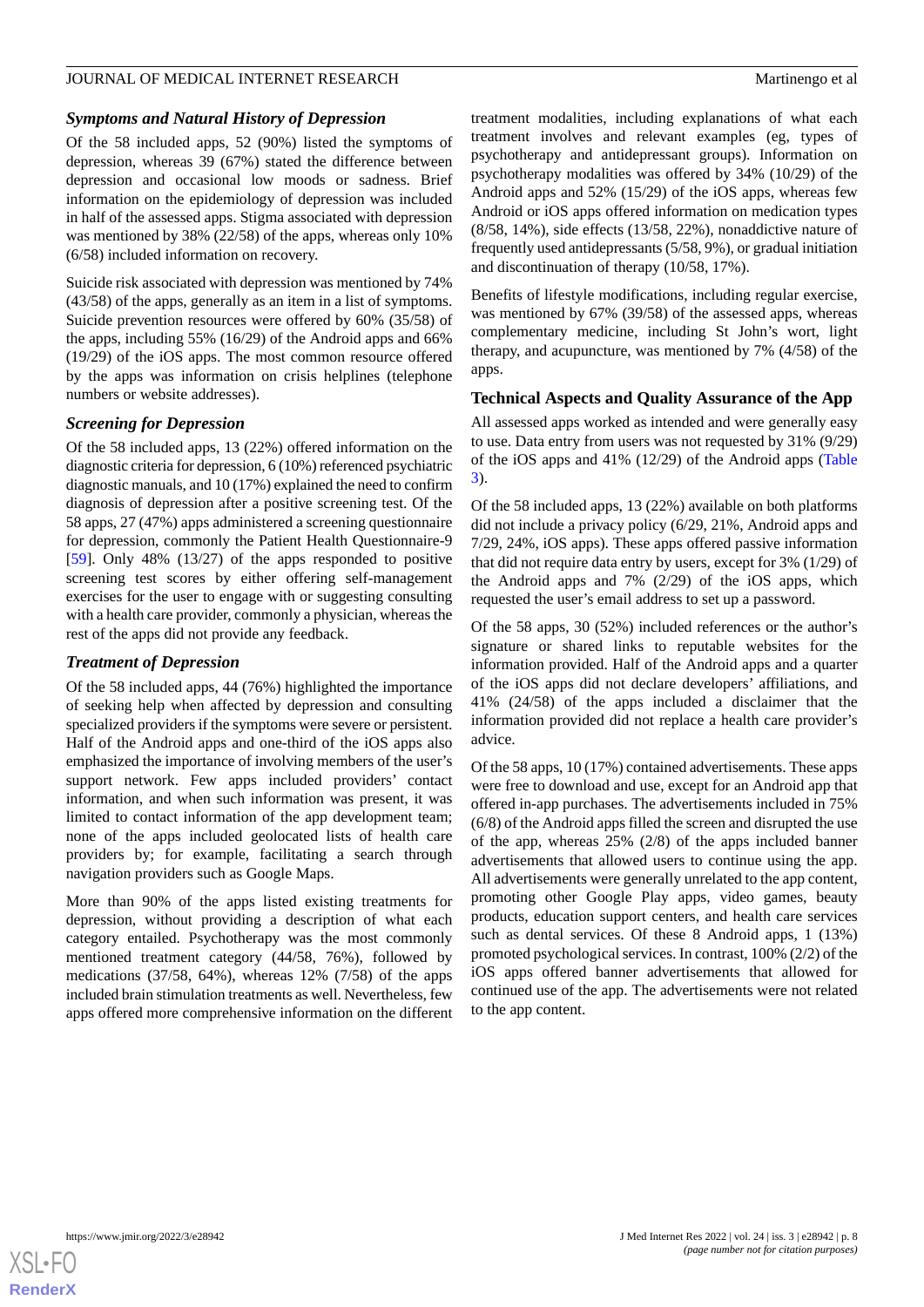<span id="page-8-0"></span>**Table 3.** Technical features and quality assurance of included apps (N=58).

| Characteristics                                                                    | Android $(n=29)$ , n $(\%)$ | iOS (n=29), n $(\%)$ | Total (N=58), $n$ (%) |
|------------------------------------------------------------------------------------|-----------------------------|----------------------|-----------------------|
| App credibility                                                                    |                             |                      |                       |
| App content referenced or signed by the author                                     | 17(59)                      | 13(45)               | 30(52)                |
| Includes disclaimer: information does not replace health care provider's<br>advice | 11(38)                      | 13(45)               | 24(41)                |
| App development team included the following                                        |                             |                      |                       |
| Government agency or academic institution or NGO <sup>a</sup>                      | 4(14)                       | 8 (28)               | 12(21)                |
| Health care professional                                                           | 11(38)                      | 14(48)               | 25(43)                |
| Not declared                                                                       | 14(48)                      | 7(24)                | 21(36)                |
| Data privacy                                                                       |                             |                      |                       |
| Authentication required to access app                                              | 13(45)                      | 21(72)               | 34(59)                |
| App includes a privacy policy                                                      | 23(79)                      | 22(76)               | 45 (78)               |
| Presented before account creation                                                  | 14(61)                      | 10(45)               | 24(53)                |
| Explains how data are collected                                                    | 23 (100)                    | 22 (100)             | 45 (100)              |
| Shares information with third party providers                                      | 20(87)                      | 20(91)               | 40 (89)               |
| Contact details of data protection officer provided                                | 4(17)                       | 9(41)                | 13(29)                |
| App allows users to share data                                                     | 6(21)                       | 7(24)                | 13(22)                |
| In-app advertisements (for details, please see text in this section)               | 8(28)                       | 2(7)                 | 10(17)                |

<sup>a</sup>NGO: nongovernmental organization.

## **Subgroup Analysis of Android Apps**

Our subgroup analysis assessing the association between the Android apps' popularity (as indexed by the number of app downloads) and the breadth and depth of the educational topics covered showed no statistically significant difference between apps downloaded <10,000 times and apps downloaded >10,000 times. Nonetheless, apps downloaded 1000-10,000 times

provided non–evidence-based information more often than apps downloaded >10,000 times (7/15, 47% vs 3/14, 21%, respectively); however, this difference was not statistically significant. Of the 7 apps providing non–evidence-based information and downloaded <10,000 times, 2 (29%) belonged to the medical category in the app store. Of these 2 apps, 1 (50%) claimed that adhering to the *Law of Attraction* improve depression outcomes. [Table 4](#page-9-0) summarizes the analysis.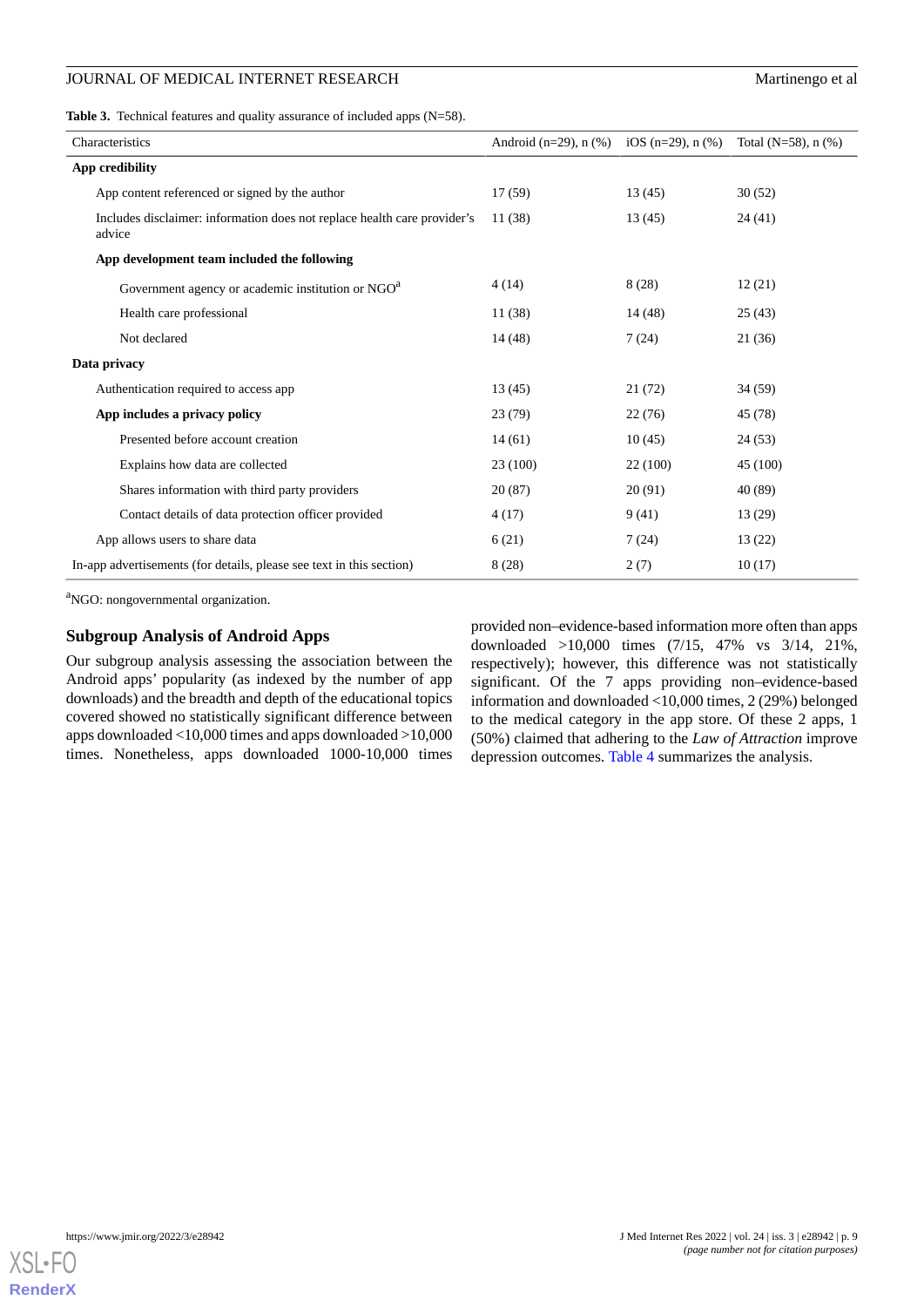# **JOURNAL OF MEDICAL INTERNET RESEARCH Martinengo et al.**

<span id="page-9-0"></span>Table 4. Android apps subgroup analysis according to number of downloads (N=29).

| Feature                                                    | $>10,000$ downloads | 1000-10,000 downloads | $P$ value <sup><math>a</math></sup> |
|------------------------------------------------------------|---------------------|-----------------------|-------------------------------------|
|                                                            | $(n=14)$ , n $(\%)$ | $(n=15)$ , n $(\%)$   |                                     |
| App store category                                         |                     |                       | .75                                 |
| Education                                                  | 1(7)                | 3(20)                 |                                     |
| Health and fitness                                         | 9(64)               | 8(53)                 |                                     |
| Lifestyle                                                  | 0(0)                | 1(7)                  |                                     |
| Medical                                                    | 4(29)               | 3(20)                 |                                     |
| App store rating (stars)                                   |                     |                       | .09                                 |
| 3.6 to 5                                                   | 13 (93)             | 9(60)                 |                                     |
| 1 to 3.5                                                   | 1(7)                | 2(13)                 |                                     |
| No ratings                                                 | 0(0)                | 4(27)                 |                                     |
| App cost                                                   |                     |                       | .06                                 |
| Free                                                       | 6(43)               | 12(80)                |                                     |
| Free $+$ in-app purchase                                   | 8(57)               | 3(20)                 |                                     |
| Paid                                                       | 0(0)                | 0(0)                  |                                     |
| Type of app                                                |                     |                       | .07                                 |
| Information and education                                  | 2(14)               | 8(53)                 |                                     |
| Disease management with education section                  | 10(71)              | 6(40)                 |                                     |
| Education disease management section                       | 1(7)                | 0(0)                  |                                     |
| Multimedia education                                       | 1(7)                | 1(7)                  |                                     |
| Number of education topics                                 |                     |                       | .66                                 |
| $<\!\!10$                                                  | 3(21)               | 4(27)                 |                                     |
| $10 - 20$                                                  | 8(57)               | 10(67)                |                                     |
| $>20$                                                      | 3(21)               | 1(7)                  |                                     |
| Peer-support communities                                   | 2(14)               | 0(0)                  | .22                                 |
| Non-evidence-based information                             | 3(21)               | 7(47)                 | .25                                 |
| <b>Depression education</b>                                |                     |                       |                                     |
| <b>General information on depression</b>                   |                     |                       |                                     |
| Personal narratives of depression                          | 4(29)               | 2(13)                 | .39                                 |
| Depression is different from sadness                       | 11 (79)             | 9(60)                 | .43                                 |
| Demographic and epidemiological facts                      | 9(64)               | 6(40)                 | .35                                 |
| Natural history of the disease                             | 6(43)               | 0(0)                  | .006                                |
| Lists symptoms of depression                               | 14 (100)            | 12(80)                | .22                                 |
| Explains what recurrence and relapse are                   | 4(29)               | 5(33)                 | .99                                 |
| Addresses stigma linked to depression                      | 7(50)               | 4(27)                 | .36                                 |
| Mentions suicide risk linked to depression                 | 12 (86)             | 11(73)                | .65                                 |
| <b>Screening of depression</b>                             |                     |                       |                                     |
| Describes diagnostic criteria of depression                | 4(29)               | 3(20)                 | .69                                 |
| Administers a screening questionnaire                      | 7(50)               | 4(27)                 | .36                                 |
| Explains need for a confirmatory diagnosis after screening | 4(29)               | 3(20)                 | .68                                 |
| <b>Treatment of depression</b>                             |                     |                       |                                     |
| Importance of seeking help                                 | 12(86)              | 11(73)                | .65                                 |
| Advises to seek specialist treatment                       | 9(64)               | 13 (87)               | .21                                 |

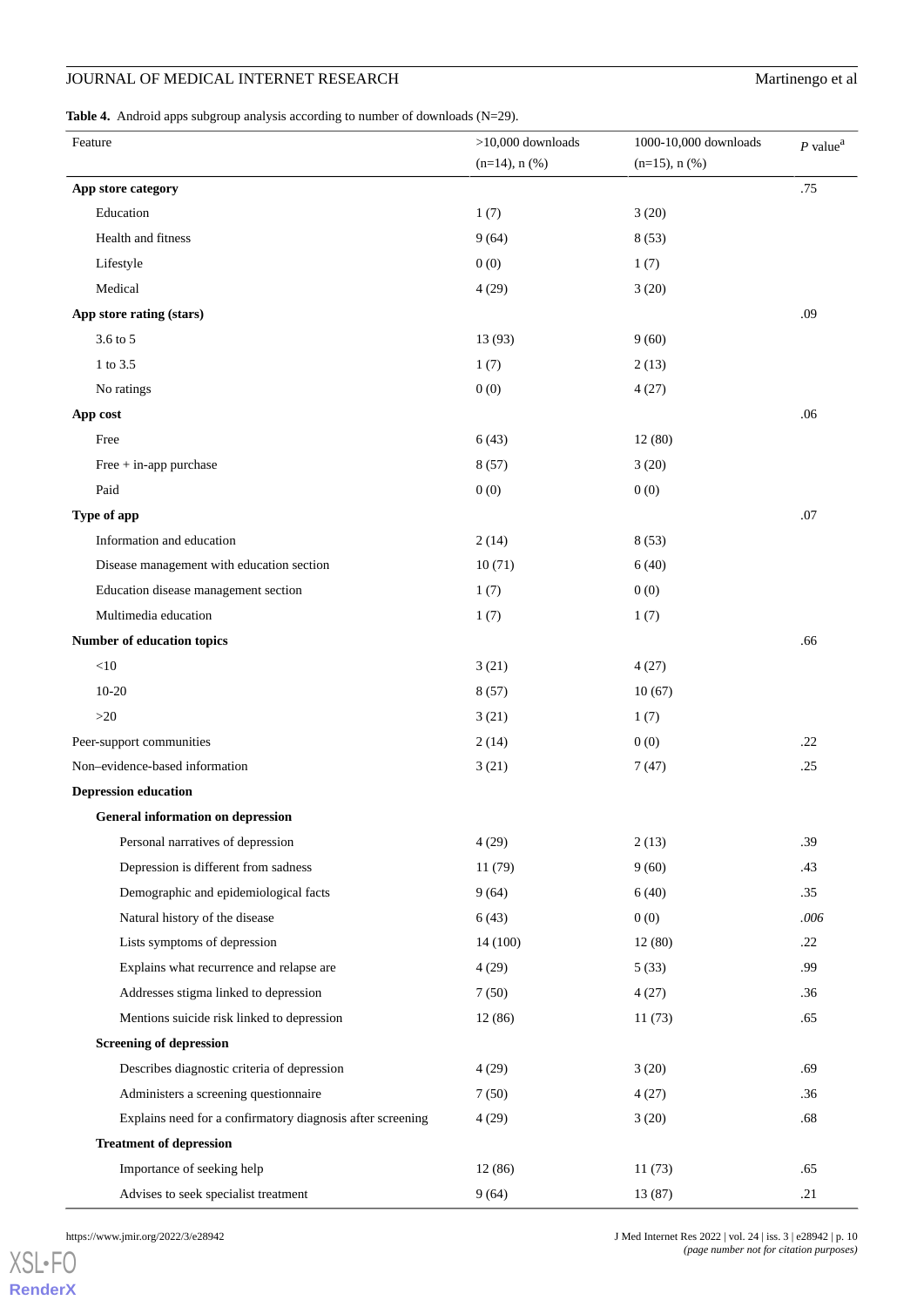| Feature                                                                           | $>10,000$ downloads | 1000-10,000 downloads | $P$ value <sup>a</sup> |
|-----------------------------------------------------------------------------------|---------------------|-----------------------|------------------------|
|                                                                                   | $(n=14)$ , n $(\%)$ | $(n=15)$ , n $(\%)$   |                        |
| Importance of involving support network                                           | 9(64)               | 7(47)                 | .56                    |
| Importance of complying with treatment                                            | 4(29)               | 4(27)                 | .99                    |
| Lists available treatments                                                        | 11 (79)             | 12(80)                | .99                    |
| Importance of lifestyle changes                                                   | 10(71)              | 8(53)                 | .53                    |
| Lists complementary medicine options                                              | 0(0)                | 3(20)                 | .22                    |
| Offers emergency helpline phone numbers                                           | 10(71)              | 6(40)                 | .18                    |
| Prognosis in patients receiving treatment                                         | 5(36)               | 0(0)                  | .02                    |
| Addresses recovery and provides a hopeful outlook                                 | 2(14)               | 2(13)                 | .99                    |
| App credibility                                                                   |                     |                       |                        |
| App content referenced or signed by author                                        | 12 (86)             | 5(33)                 | .012                   |
| Include disclaimer: information does not replace health care provider's<br>advice | 7(50)               | 4(27)                 | .36                    |
| App development team included the following                                       |                     |                       | .11                    |
| Government agency or academic institution or NGO <sup>b</sup>                     | 2(14)               | 2(13)                 |                        |
| Health care professional                                                          | 8(57)               | 3(20)                 |                        |
| Not declared                                                                      | 4(29)               | 10(67)                |                        |
| Data privacy                                                                      |                     |                       |                        |
| Authentication required to access app                                             | 9(64)               | 4(27)                 | .10                    |
| App includes a privacy policy                                                     | 12(86)              | 11(73)                | .65                    |
| Presented before account creation                                                 | 9(64)               | 5(33)                 | .20                    |
| Explains how data are collected                                                   | 12 (86)             | 11(73)                | .65                    |
| Shares information with third party providers                                     | 10(71)              | 10(67)                | .99                    |
| Contact details of data protection officer provided                               | 4(29)               | 0(0)                  | .04                    |
| In-app advertisements                                                             | 2(14)               | 6(40)                 | .21                    |

<sup>a</sup>Statistically significant values in italics. <sup>b</sup>NGO: nongovernmental organization.

# *Discussion*

# **Principal Findings**

To our knowledge, this is the first systematic assessment of the information on depression in existing mental health and depression apps. Our findings suggest that the information included in these apps is often limited and not aligned with evidence. Most of the assessed apps offered brief, factual information on symptoms and treatment options, with only a few apps addressing all aspects of disease presentation and management or including information on recovery or providing personal narratives of people living with depression. The inclusion of personal accounts of people living with, and recovering from, a mental health disorder has been associated with increased understanding of the mental health disorder and recovery process, validation of the personal experience, and reduction of stigma [\[28](#page-13-6),[60\]](#page-14-13).

Patient education is one of the pillars of effective depression management resulting in better treatment compliance and improved outcomes [[9](#page-12-7)[,11\]](#page-12-17), particularly if they are complemented

 $X$ SL•FO **[RenderX](http://www.renderx.com/)** with personal narratives and positive messages emphasizing recovery [[51\]](#page-14-5). Adequate health literacy is associated with tolerance and acceptance of people living with a mental disorder [[16\]](#page-12-12), increased help-seeking behavior [16], and adherence to treatment  $[61,62]$  $[61,62]$  $[61,62]$ , and it is a prerequisite to engage in shared-decision models of care [\[63](#page-14-16)]. Yet, 25% of the potentially eligible apps, including some of the most popular mental health apps with >1 million downloads each, were excluded in the second round of screening because they did not provide any information on depression.

Access to mental health care is often inadequate, particularly in low- and middle-income countries [\[3](#page-12-2)] and among people of lower socioeconomic status as well as those living in remote areas in high-income countries [\[64](#page-14-17),[65\]](#page-14-18).

Mental health apps may play an important role in improving access to mental health care, supported by an increasing expansion of mobile network coverage to remote areas worldwide [\[31](#page-13-9)]. However, our assessment shows that apps currently available in public app marketplaces do not offer a holistic, evidence-based self-management program to meet these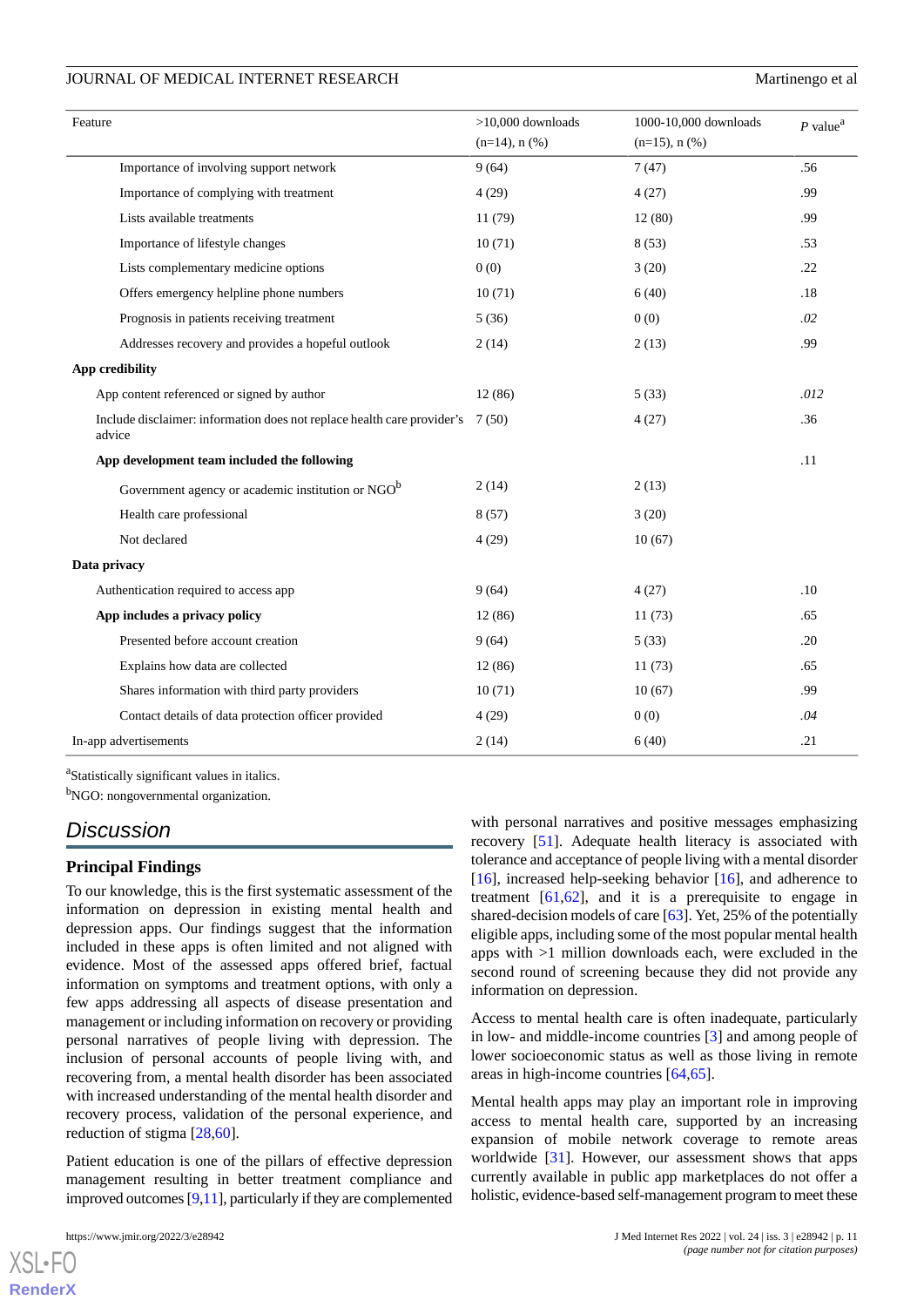health needs. For example, less than half of the assessed apps include a screening test for depression and only a subset of these apps offer follow-up recommendations to users potentially living with depression. Of the 58 assessed apps, 12 (21%) offered non–evidence-based information, including developers' or columnists' personal views on depression, and suggested scientifically unproved treatments. Of these 12 apps, 2 (17%) were classified as *medical* in the app store. Lack of evidence-based information in health apps is a recurrent theme in most systematic assessments performed by our group  $[45,46,48]$  $[45,46,48]$  $[45,46,48]$  $[45,46,48]$  $[45,46,48]$  and others  $[42,66,67]$  $[42,66,67]$  $[42,66,67]$  $[42,66,67]$  $[42,66,67]$ , revealing that current app development and publication processes overseen by app stores might not be suitable for health apps. We previously highlighted the lack of governance and quality assurance of the health app industry [\[48](#page-14-2)], which we believe constrains the further development of health apps as genuine tools to support access to mental health care. Therefore, it is imperative to develop a multifaceted approach involving the research community, commercial app developers, app store managers, and official regulatory bodies to define development and publication regulatory frameworks for health apps.

Our subgroup assessment of Android apps suggests an association between the number of downloads and the overall quality of the apps. In the analysis, apps downloaded >10,000 times were more trustworthy, included more evidence-based content, presented better compliance with data privacy and security, presented references to endorse claims, and incorporated health care providers into the app development team more often than apps downloaded <10,000 times. Excluding app credibility, the differences were not statistically significant, probably because of the small size of the sample.

In this study, we used an established systematic assessment approach, which is based on the rigorous systematic review and

which we have applied to various health domains [\[46](#page-14-19)-[48\]](#page-14-2) over the years. This methodology included the use of a commercial database to search for eligible apps, which provides a wider geographical scope for the search, and the development of exhaustive assessment criteria using renowned evidence-based clinical guidelines and our center's criteria for technical and quality assurance of apps.

There are limitations to our research as well. The search strategy included depression-related terms and omitted education-based terminology; thus, we may have omitted some relevant apps. However, the inclusion of such terms would have greatly increased the overall number of retrieved apps and would have also led to retrieval of many irrelevant apps because the database used for app retrieval does not allow the use of search strings; instead, it retrieves individual results for each search term. We restricted our search to apps for mental health, excluding apps offering medical or general health advice that may have presented summaries on depression presentation or management. Our assessment was limited to apps downloaded at least 1000 times, which may have omitted newly launched apps that have yet to reach the minimum required number of downloads. We also restricted our search to apps in English, potentially excluding relevant apps in languages other than English.

### **Conclusions**

Information in mental health and depression apps is often brief and incomplete, with 1 in 5 apps providing non–evidence-based information. Given the unmet needs and stigma associated with depression, it is imperative that apps seize the opportunity to offer quality, evidence-based education and point users to relevant resources. A multistakeholder consensus on a more stringent development and publication process for mental health apps is essential.

# **Acknowledgments**

The authors wish to thank Mr Matthew Teo Siu Yan and Mr Goh Jun Wei for their assistance in screening and assessing the apps. LM gratefully acknowledges Nanyang Technological University Research Scholarship (LKCMedicine) support for her PhD studentship which enabled this work. JL is supported by the Ministry of Health National Medical Research Council Clinician Scientist Award (MOH-000013). JC's post at Imperial College London is supported by the National Institute for Health Research Northwest London Applied Research Collaboration. JC is supported by the National Research Foundation, Prime Minister's Office, Singapore, under its Campus for Research Excellence and Technological Enterprise program.

# **Authors' Contributions**

LM had full access to all of the data in the study and take responsibility for the integrity of the data and the accuracy of the data analysis. LM, KG, and JC provided the concept and design of the study. LM acquired, analyzed, and interpreted the data; performed statistical analysis; and provided administrative, technical and material support. The manuscript was drafted by LM and ACS. All authors contributed for critical revision of the manuscript for important intellectual content. JC obtained the funding. KG and JC were responsible for supervision.

### <span id="page-11-0"></span>**Conflicts of Interest**

JL has received honoraria from Otsuka and Janssen. There are no other conflicts of interests.

# **Multimedia Appendix 1**

Depression education topics assessment criteria. [[DOCX File , 37 KB](https://jmir.org/api/download?alt_name=jmir_v24i3e28942_app1.docx&filename=97ff221822ccbbf2d5374de14ea5d19e.docx)-[Multimedia Appendix 1\]](https://jmir.org/api/download?alt_name=jmir_v24i3e28942_app1.docx&filename=97ff221822ccbbf2d5374de14ea5d19e.docx)

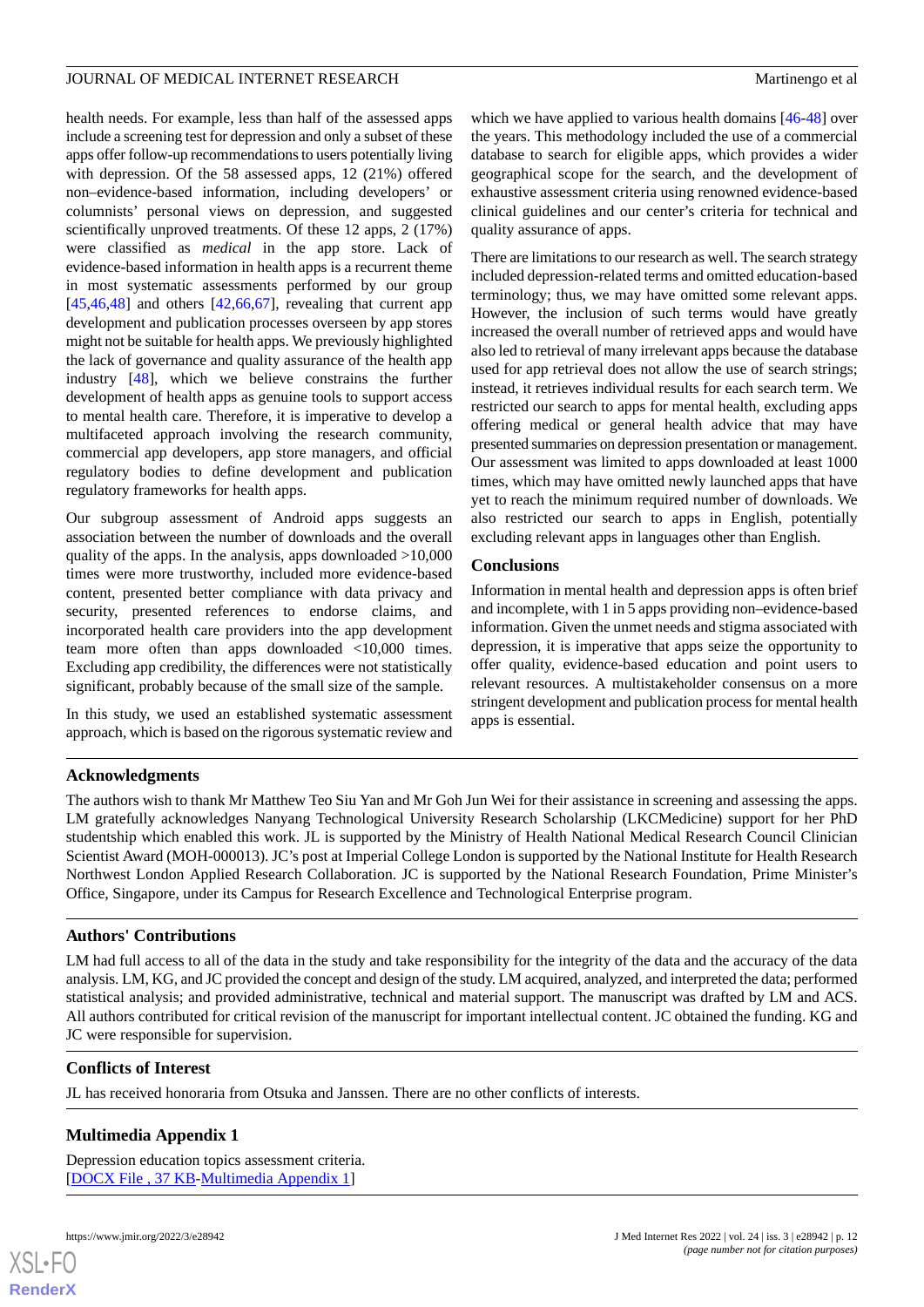# <span id="page-12-18"></span>**Multimedia Appendix 2**

Characteristics of included apps. [[DOCX File , 39 KB](https://jmir.org/api/download?alt_name=jmir_v24i3e28942_app2.docx&filename=f50205603668c479525389db054e1462.docx)-[Multimedia Appendix 2\]](https://jmir.org/api/download?alt_name=jmir_v24i3e28942_app2.docx&filename=f50205603668c479525389db054e1462.docx)

# <span id="page-12-0"></span>**References**

- 1. GBD 2017 Disease and Injury Incidence and Prevalence Collaborators. Global, regional, and national incidence, prevalence, and years lived with disability for 354 diseases and injuries for 195 countries and territories, 1990-2017: a systematic analysis for the Global Burden of Disease Study 2017. Lancet 2018 Nov 10;392(10159):1789-1858 [\[FREE Full text](https://linkinghub.elsevier.com/retrieve/pii/S0140-6736(18)32279-7)] [doi: [10.1016/S0140-6736\(18\)32279-7\]](http://dx.doi.org/10.1016/S0140-6736(18)32279-7) [Medline: [30496104](http://www.ncbi.nlm.nih.gov/entrez/query.fcgi?cmd=Retrieve&db=PubMed&list_uids=30496104&dopt=Abstract)]
- <span id="page-12-2"></span><span id="page-12-1"></span>2. Kohn R, Saxena S, Levav I, Saraceno B. The treatment gap in mental health care. Bull World Health Organ 2004 Nov;82(11):858-866 [[FREE Full text](http://europepmc.org/abstract/MED/15640922)] [Medline: [15640922](http://www.ncbi.nlm.nih.gov/entrez/query.fcgi?cmd=Retrieve&db=PubMed&list_uids=15640922&dopt=Abstract)]
- <span id="page-12-3"></span>3. Luitel NP, Jordans MJ, Kohrt BA, Rathod SD, Komproe IH. Treatment gap and barriers for mental health care: a cross-sectional community survey in Nepal. PLoS One 2017;12(8):e0183223 [[FREE Full text](https://dx.plos.org/10.1371/journal.pone.0183223)] [doi: [10.1371/journal.pone.0183223\]](http://dx.doi.org/10.1371/journal.pone.0183223) [Medline: [28817734](http://www.ncbi.nlm.nih.gov/entrez/query.fcgi?cmd=Retrieve&db=PubMed&list_uids=28817734&dopt=Abstract)]
- <span id="page-12-4"></span>4. König H, König HH, Konnopka A. The excess costs of depression: a systematic review and meta-analysis. Epidemiol Psychiatr Sci 2019 Apr 05;29:e30 [[FREE Full text](http://europepmc.org/abstract/MED/30947759)] [doi: [10.1017/S2045796019000180](http://dx.doi.org/10.1017/S2045796019000180)] [Medline: [30947759](http://www.ncbi.nlm.nih.gov/entrez/query.fcgi?cmd=Retrieve&db=PubMed&list_uids=30947759&dopt=Abstract)]
- <span id="page-12-14"></span>5. Jorm AF. Mental health literacy: empowering the community to take action for better mental health. Am Psychol 2012 Apr;67(3):231-243. [doi: [10.1037/a0025957\]](http://dx.doi.org/10.1037/a0025957) [Medline: [22040221\]](http://www.ncbi.nlm.nih.gov/entrez/query.fcgi?cmd=Retrieve&db=PubMed&list_uids=22040221&dopt=Abstract)
- <span id="page-12-5"></span>6. Picco L, Abdin E, Pang S, Vaingankar JA, Jeyagurunathan A, Chong SA, et al. Association between recognition and help-seeking preferences and stigma towards people with mental illness. Epidemiol Psychiatr Sci 2018 Feb; 27(1):84-93 [[FREE Full text](http://europepmc.org/abstract/MED/27927259)] [doi: [10.1017/S2045796016000998](http://dx.doi.org/10.1017/S2045796016000998)] [Medline: [27927259](http://www.ncbi.nlm.nih.gov/entrez/query.fcgi?cmd=Retrieve&db=PubMed&list_uids=27927259&dopt=Abstract)]
- <span id="page-12-6"></span>7. Jorm AF, Christensen H, Griffiths KM. The public's ability to recognize mental disorders and their beliefs about treatment: changes in Australia over 8 years. Aust N Z J Psychiatry 2006 Jan;40(1):36-41. [doi: [10.1080/j.1440-1614.2006.01738.x](http://dx.doi.org/10.1080/j.1440-1614.2006.01738.x)] [Medline: [16403035](http://www.ncbi.nlm.nih.gov/entrez/query.fcgi?cmd=Retrieve&db=PubMed&list_uids=16403035&dopt=Abstract)]
- <span id="page-12-7"></span>8. Jorm AF, Korten AE, Jacomb PA, Christensen H, Rodgers B, Pollitt P. "Mental health literacy": a survey of the public's ability to recognise mental disorders and their beliefs about the effectiveness of treatment. Med J Aust 1997 Feb 17;166(4):182-186. [doi: [10.5694/j.1326-5377.1997.tb140071.x\]](http://dx.doi.org/10.5694/j.1326-5377.1997.tb140071.x) [Medline: [9066546](http://www.ncbi.nlm.nih.gov/entrez/query.fcgi?cmd=Retrieve&db=PubMed&list_uids=9066546&dopt=Abstract)]
- <span id="page-12-17"></span>9. Practice guideline for the treatment of patients with major depressive disorder (revision). American Psychiatric Association. Am J Psychiatry 2000 Apr;157(4 Suppl):1-45. [Medline: [10767867](http://www.ncbi.nlm.nih.gov/entrez/query.fcgi?cmd=Retrieve&db=PubMed&list_uids=10767867&dopt=Abstract)]
- <span id="page-12-8"></span>10. Depression The Treatment and Management of Depression in Adults (Updated Edition). Leicester (UK): British Psychological Society; 2010.
- 11. Malhi GS, Bassett D, Boyce P, Bryant R, Fitzgerald PB, Fritz K, et al. Royal Australian and New Zealand College of Psychiatrists clinical practice guidelines for mood disorders. Aust N Z J Psychiatry 2015 Dec;49(12):1087-1206. [doi: [10.1177/0004867415617657\]](http://dx.doi.org/10.1177/0004867415617657) [Medline: [26643054\]](http://www.ncbi.nlm.nih.gov/entrez/query.fcgi?cmd=Retrieve&db=PubMed&list_uids=26643054&dopt=Abstract)
- <span id="page-12-10"></span><span id="page-12-9"></span>12. Menear M, Dugas M, Careau E, Chouinard M, Dogba MJ, Gagnon M, et al. Strategies for engaging patients and families in collaborative care programs for depression and anxiety disorders: a systematic review. J Affect Disord 2020 Feb 15;263:528-539 [\[FREE Full text\]](https://linkinghub.elsevier.com/retrieve/pii/S0165-0327(19)32311-0) [doi: [10.1016/j.jad.2019.11.008](http://dx.doi.org/10.1016/j.jad.2019.11.008)] [Medline: [31744737\]](http://www.ncbi.nlm.nih.gov/entrez/query.fcgi?cmd=Retrieve&db=PubMed&list_uids=31744737&dopt=Abstract)
- <span id="page-12-11"></span>13. Slade M. Implementing shared decision making in routine mental health care. World Psychiatry 2017 Jun;16(2):146-153 [[FREE Full text](https://doi.org/10.1002/wps.20412)] [doi: [10.1002/wps.20412](http://dx.doi.org/10.1002/wps.20412)] [Medline: [28498575](http://www.ncbi.nlm.nih.gov/entrez/query.fcgi?cmd=Retrieve&db=PubMed&list_uids=28498575&dopt=Abstract)]
- <span id="page-12-12"></span>14. Donker T, Griffiths KM, Cuijpers P, Christensen H. Psychoeducation for depression, anxiety and psychological distress: a meta-analysis. BMC Med 2009 Dec 16;7:79 [\[FREE Full text\]](https://bmcmedicine.biomedcentral.com/articles/10.1186/1741-7015-7-79) [doi: [10.1186/1741-7015-7-79](http://dx.doi.org/10.1186/1741-7015-7-79)] [Medline: [20015347](http://www.ncbi.nlm.nih.gov/entrez/query.fcgi?cmd=Retrieve&db=PubMed&list_uids=20015347&dopt=Abstract)]
- 15. Griffiths KM, Christensen H. Internet-based mental health programs: a powerful tool in the rural medical kit. Aust J Rural Health 2007 Apr;15(2):81-87. [doi: [10.1111/j.1440-1584.2007.00859.x](http://dx.doi.org/10.1111/j.1440-1584.2007.00859.x)] [Medline: [17441815\]](http://www.ncbi.nlm.nih.gov/entrez/query.fcgi?cmd=Retrieve&db=PubMed&list_uids=17441815&dopt=Abstract)
- <span id="page-12-15"></span><span id="page-12-13"></span>16. Rüsch N, Evans-Lacko SE, Henderson C, Flach C, Thornicroft G. Knowledge and attitudes as predictors of intentions to seek help for and disclose a mental illness. Psychiatr Serv 2011 Jun;62(6):675-678. [doi: [10.1176/ps.62.6.pss6206\\_0675\]](http://dx.doi.org/10.1176/ps.62.6.pss6206_0675) [Medline: [21632739](http://www.ncbi.nlm.nih.gov/entrez/query.fcgi?cmd=Retrieve&db=PubMed&list_uids=21632739&dopt=Abstract)]
- 17. Wang J, Lai D. The relationship between mental health literacy, personal contacts and personal stigma against depression. J Affect Disord 2008 Sep;110(1-2):191-196. [doi: [10.1016/j.jad.2008.01.005\]](http://dx.doi.org/10.1016/j.jad.2008.01.005) [Medline: [18261806](http://www.ncbi.nlm.nih.gov/entrez/query.fcgi?cmd=Retrieve&db=PubMed&list_uids=18261806&dopt=Abstract)]
- 18. Tonsing KN. A review of mental health literacy in Singapore. Soc Work Health Care 2018 Jan;57(1):27-47. [doi: [10.1080/00981389.2017.1383335\]](http://dx.doi.org/10.1080/00981389.2017.1383335) [Medline: [28976296\]](http://www.ncbi.nlm.nih.gov/entrez/query.fcgi?cmd=Retrieve&db=PubMed&list_uids=28976296&dopt=Abstract)
- <span id="page-12-16"></span>19. Bonabi H, Müller M, Ajdacic-Gross V, Eisele J, Rodgers S, Seifritz E, et al. Mental health literacy, attitudes to help seeking, and perceived need as predictors of mental health service use: a longitudinal study. J Nerv Ment Dis 2016 Apr;204(4):321-324. [doi: [10.1097/NMD.0000000000000488](http://dx.doi.org/10.1097/NMD.0000000000000488)] [Medline: [27015396\]](http://www.ncbi.nlm.nih.gov/entrez/query.fcgi?cmd=Retrieve&db=PubMed&list_uids=27015396&dopt=Abstract)
- 20. Zhuang XY, Wong DF, Cheng C, Pan S. Mental health literacy, stigma and perception of causation of mental illness among Chinese people in Taiwan. Int J Soc Psychiatry 2017 Sep;63(6):498-507. [doi: [10.1177/0020764017719303\]](http://dx.doi.org/10.1177/0020764017719303) [Medline: [28805154](http://www.ncbi.nlm.nih.gov/entrez/query.fcgi?cmd=Retrieve&db=PubMed&list_uids=28805154&dopt=Abstract)]
- 21. Cheng H, Wang C, McDermott RC, Kridel M, Rislin JL. Self-stigma, mental health literacy, and attitudes toward seeking psychological help. J Counseling Develop 2018 Jan 04;96(1):64-74. [doi: [10.1002/jcad.12178\]](http://dx.doi.org/10.1002/jcad.12178)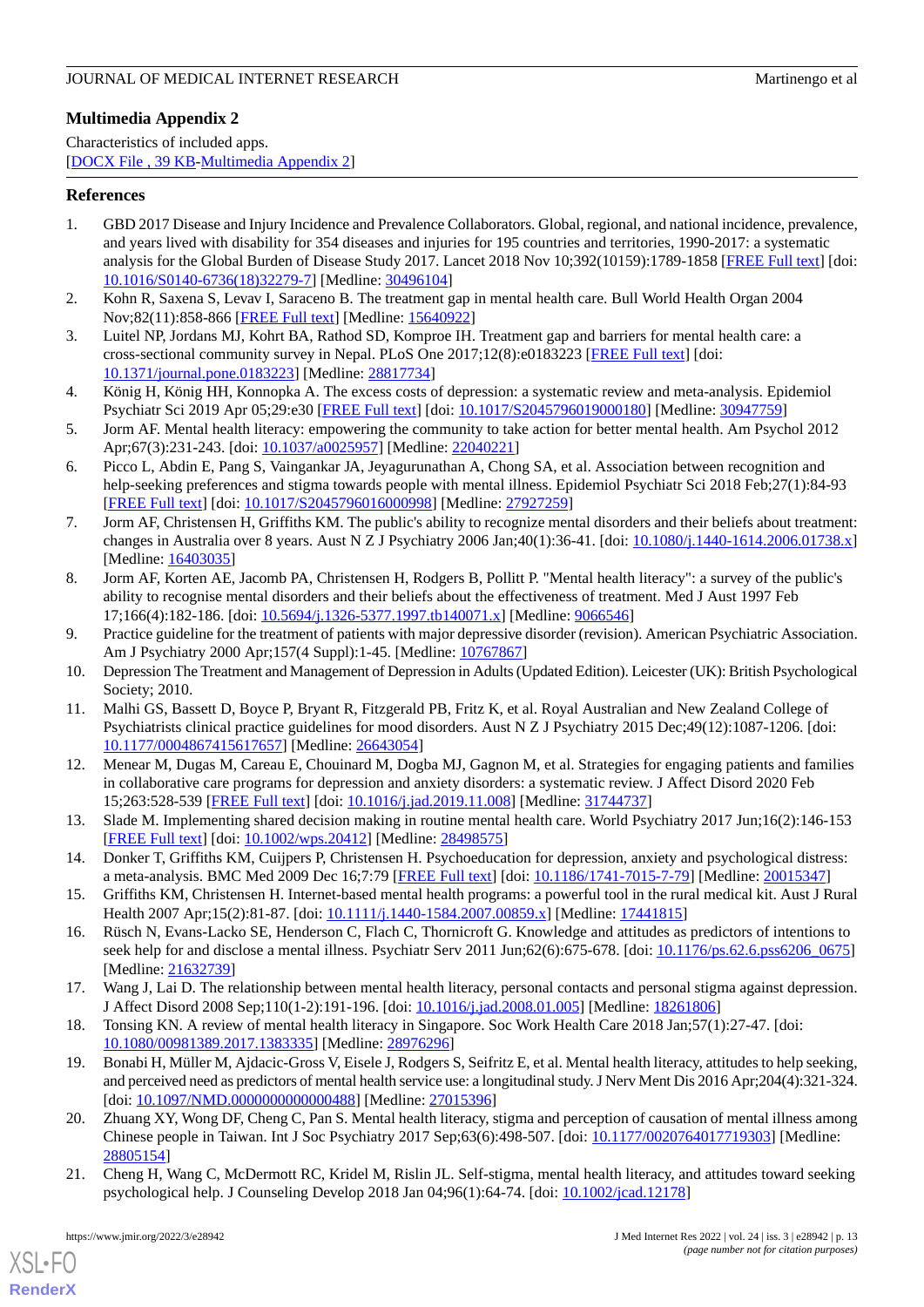- <span id="page-13-0"></span>22. Henderson C, Noblett J, Parke H, Clement S, Caffrey A, Gale-Grant O, et al. Mental health-related stigma in health care and mental health-care settings. Lancet Psychiatry 2014 Nov;1(6):467-482. [doi: [10.1016/S2215-0366\(14\)00023-6](http://dx.doi.org/10.1016/S2215-0366(14)00023-6)] [Medline: [26361202](http://www.ncbi.nlm.nih.gov/entrez/query.fcgi?cmd=Retrieve&db=PubMed&list_uids=26361202&dopt=Abstract)]
- <span id="page-13-1"></span>23. Knaak S, Mantler E, Szeto A. Mental illness-related stigma in healthcare: barriers to access and care and evidence-based solutions. Healthc Manage Forum 2017 Mar;30(2):111-116 [\[FREE Full text\]](https://journals.sagepub.com/doi/10.1177/0840470416679413?url_ver=Z39.88-2003&rfr_id=ori:rid:crossref.org&rfr_dat=cr_pub%3dpubmed) [doi: [10.1177/0840470416679413](http://dx.doi.org/10.1177/0840470416679413)] [Medline: [28929889](http://www.ncbi.nlm.nih.gov/entrez/query.fcgi?cmd=Retrieve&db=PubMed&list_uids=28929889&dopt=Abstract)]
- <span id="page-13-3"></span><span id="page-13-2"></span>24. Corrigan PW, Watson AC. Understanding the impact of stigma on people with mental illness. World Psychiatry 2002 Feb;1(1):16-20 [[FREE Full text](http://europepmc.org/abstract/MED/16946807)] [Medline: [16946807](http://www.ncbi.nlm.nih.gov/entrez/query.fcgi?cmd=Retrieve&db=PubMed&list_uids=16946807&dopt=Abstract)]
- <span id="page-13-4"></span>25. Clement S, Schauman O, Graham T, Maggioni F, Evans-Lacko S, Bezborodovs N, et al. What is the impact of mental health-related stigma on help-seeking? A systematic review of quantitative and qualitative studies. Psychol Med 2015 Jan;45(1):11-27. [doi: [10.1017/S0033291714000129\]](http://dx.doi.org/10.1017/S0033291714000129) [Medline: [24569086](http://www.ncbi.nlm.nih.gov/entrez/query.fcgi?cmd=Retrieve&db=PubMed&list_uids=24569086&dopt=Abstract)]
- <span id="page-13-5"></span>26. Jorm AF, Christensen H, Griffiths KM. The impact of beyondblue: the national depression initiative on the Australian public's recognition of depression and beliefs about treatments. Aust N Z J Psychiatry 2005 Apr;39(4):248-254. [doi: [10.1080/j.1440-1614.2005.01561.x\]](http://dx.doi.org/10.1080/j.1440-1614.2005.01561.x) [Medline: [15777361\]](http://www.ncbi.nlm.nih.gov/entrez/query.fcgi?cmd=Retrieve&db=PubMed&list_uids=15777361&dopt=Abstract)
- <span id="page-13-6"></span>27. Depression: let's talk campaign essentials. World Health Organization. URL: [https://www.who.int/campaigns/](https://www.who.int/campaigns/world-health-day/2017/toolkit.pdf?ua=1) [world-health-day/2017/toolkit.pdf?ua=1](https://www.who.int/campaigns/world-health-day/2017/toolkit.pdf?ua=1) [accessed 2021-01-21]
- <span id="page-13-7"></span>28. Henderson C, Evans-Lacko S, Thornicroft G. Mental illness stigma, help seeking, and public health programs. Am J Public Health 2013 May;103(5):777-780. [doi: [10.2105/AJPH.2012.301056\]](http://dx.doi.org/10.2105/AJPH.2012.301056) [Medline: [23488489](http://www.ncbi.nlm.nih.gov/entrez/query.fcgi?cmd=Retrieve&db=PubMed&list_uids=23488489&dopt=Abstract)]
- <span id="page-13-8"></span>29. Evans-Lacko S, Corker E, Williams P, Henderson C, Thornicroft G. Effect of the Time to Change anti-stigma campaign on trends in mental-illness-related public stigma among the English population in 2003-13: an analysis of survey data. Lancet Psychiatry 2014 Jul;1(2):121-128 [\[FREE Full text\]](https://linkinghub.elsevier.com/retrieve/pii/S2215-0366(14)70243-3) [doi: [10.1016/S2215-0366\(14\)70243-3](http://dx.doi.org/10.1016/S2215-0366(14)70243-3)] [Medline: [26360575](http://www.ncbi.nlm.nih.gov/entrez/query.fcgi?cmd=Retrieve&db=PubMed&list_uids=26360575&dopt=Abstract)]
- <span id="page-13-9"></span>30. Montagni I, Donisi V, Tedeschi F, Parizot I, Motrico E, Horgan A. Internet use for mental health information and support among European university students: the e-MentH project. Digit Health 2016;2:2055207616653845 [[FREE Full text](https://journals.sagepub.com/doi/10.1177/2055207616653845?url_ver=Z39.88-2003&rfr_id=ori:rid:crossref.org&rfr_dat=cr_pub%3dpubmed)] [doi: [10.1177/2055207616653845\]](http://dx.doi.org/10.1177/2055207616653845) [Medline: [29942558\]](http://www.ncbi.nlm.nih.gov/entrez/query.fcgi?cmd=Retrieve&db=PubMed&list_uids=29942558&dopt=Abstract)
- <span id="page-13-10"></span>31. Measuring digital development: facts and figures. International Telecommunications Union. URL: [https://www.itu.int/en/](https://www.itu.int/en/ITU-D/Statistics/Documents/facts/FactsFigures2020.pdf) [ITU-D/Statistics/Documents/facts/FactsFigures2020.pdf](https://www.itu.int/en/ITU-D/Statistics/Documents/facts/FactsFigures2020.pdf) [accessed 2021-02-09]
- <span id="page-13-12"></span><span id="page-13-11"></span>32. Timmers T, Janssen L, Kool RB, Kremer JA. Educating patients by providing timely information using smartphone and tablet apps: systematic review. J Med Internet Res 2020 Apr 13;22(4):e17342 [[FREE Full text](https://www.jmir.org/2020/4/e17342/)] [doi: [10.2196/17342\]](http://dx.doi.org/10.2196/17342) [Medline: [32281936](http://www.ncbi.nlm.nih.gov/entrez/query.fcgi?cmd=Retrieve&db=PubMed&list_uids=32281936&dopt=Abstract)]
- <span id="page-13-13"></span>33. Number of apps available in leading app stores as of 1st quarter 2021. Statista. URL: [https://www.statista.com/statistics/](https://www.statista.com/statistics/276623/number-of-apps-available-in-leading-app-stores/) [276623/number-of-apps-available-in-leading-app-stores/](https://www.statista.com/statistics/276623/number-of-apps-available-in-leading-app-stores/) [accessed 2022-02-23]
- <span id="page-13-14"></span>34. Torous J, Roberts LW. Needed innovation in digital health and smartphone applications for mental health: transparency and trust. JAMA Psychiatry 2017 May 01;74(5):437-438. [doi: [10.1001/jamapsychiatry.2017.0262](http://dx.doi.org/10.1001/jamapsychiatry.2017.0262)] [Medline: [28384700\]](http://www.ncbi.nlm.nih.gov/entrez/query.fcgi?cmd=Retrieve&db=PubMed&list_uids=28384700&dopt=Abstract)
- <span id="page-13-15"></span>35. Van Ameringen M, Turna J, Khalesi Z, Pullia K, Patterson B. There is an app for that! The current state of mobile applications (apps) for DSM-5 obsessive-compulsive disorder, posttraumatic stress disorder, anxiety and mood disorders. Depress Anxiety 2017 Jun;34(6):526-539. [doi: [10.1002/da.22657\]](http://dx.doi.org/10.1002/da.22657) [Medline: [28569409\]](http://www.ncbi.nlm.nih.gov/entrez/query.fcgi?cmd=Retrieve&db=PubMed&list_uids=28569409&dopt=Abstract)
- <span id="page-13-16"></span>36. Shang J, Wei S, Jin J, Zhang P. Mental health apps in China: analysis and quality assessment. JMIR Mhealth Uhealth 2019 Nov 07;7(11):e13236 [[FREE Full text](https://mhealth.jmir.org/2019/11/e13236/)] [doi: [10.2196/13236](http://dx.doi.org/10.2196/13236)] [Medline: [31697245](http://www.ncbi.nlm.nih.gov/entrez/query.fcgi?cmd=Retrieve&db=PubMed&list_uids=31697245&dopt=Abstract)]
- <span id="page-13-17"></span>37. Leigh S, Flatt S. App-based psychological interventions: friend or foe? Evid Based Ment Health 2015 Nov;18(4):97-99. [doi: [10.1136/eb-2015-102203](http://dx.doi.org/10.1136/eb-2015-102203)] [Medline: [26459466](http://www.ncbi.nlm.nih.gov/entrez/query.fcgi?cmd=Retrieve&db=PubMed&list_uids=26459466&dopt=Abstract)]
- <span id="page-13-18"></span>38. Shen N, Levitan MJ, Johnson A, Bender JL, Hamilton-Page M, Jadad AA, et al. Finding a depression app: a review and content analysis of the depression app marketplace. JMIR Mhealth Uhealth 2015 Feb 16;3(1):e16 [\[FREE Full text\]](https://mhealth.jmir.org/2015/1/e16/) [doi: [10.2196/mhealth.3713](http://dx.doi.org/10.2196/mhealth.3713)] [Medline: [25689790](http://www.ncbi.nlm.nih.gov/entrez/query.fcgi?cmd=Retrieve&db=PubMed&list_uids=25689790&dopt=Abstract)]
- <span id="page-13-19"></span>39. Baumel A, Torous J, Edan S, Kane JM. There is a non-evidence-based app for that: a systematic review and mixed methods analysis of depression- and anxiety-related apps that incorporate unrecognized techniques. J Affect Disord 2020 Aug 01;273:410-421. [doi: [10.1016/j.jad.2020.05.011](http://dx.doi.org/10.1016/j.jad.2020.05.011)] [Medline: [32560936\]](http://www.ncbi.nlm.nih.gov/entrez/query.fcgi?cmd=Retrieve&db=PubMed&list_uids=32560936&dopt=Abstract)
- <span id="page-13-20"></span>40. Qu C, Sas C, Daudén Roquet C, Doherty G. Functionality of top-rated mobile apps for depression: systematic search and evaluation. JMIR Ment Health 2020 Jan 24;7(1):e15321 [\[FREE Full text\]](https://mental.jmir.org/2020/1/e15321/) [doi: [10.2196/15321](http://dx.doi.org/10.2196/15321)] [Medline: [32012079](http://www.ncbi.nlm.nih.gov/entrez/query.fcgi?cmd=Retrieve&db=PubMed&list_uids=32012079&dopt=Abstract)]
- <span id="page-13-21"></span>41. Wasil AR, Venturo-Conerly KE, Shingleton RM, Weisz JR. A review of popular smartphone apps for depression and anxiety: assessing the inclusion of evidence-based content. Behav Res Ther 2019 Dec;123:103498. [doi: [10.1016/j.brat.2019.103498\]](http://dx.doi.org/10.1016/j.brat.2019.103498) [Medline: [31707224](http://www.ncbi.nlm.nih.gov/entrez/query.fcgi?cmd=Retrieve&db=PubMed&list_uids=31707224&dopt=Abstract)]
- 42. Bubolz S, Mayer G, Gronewold N, Hilbel T, Schultz JH. Adherence to established treatment guidelines among unguided digital interventions for depression: quality evaluation of 28 web-based programs and mobile apps. J Med Internet Res 2020 Jul 13;22(7):e16136 [[FREE Full text](https://www.jmir.org/2020/7/e16136/)] [doi: [10.2196/16136\]](http://dx.doi.org/10.2196/16136) [Medline: [32673221](http://www.ncbi.nlm.nih.gov/entrez/query.fcgi?cmd=Retrieve&db=PubMed&list_uids=32673221&dopt=Abstract)]
- 43. Tinschert P, Jakob R, Barata F, Kramer J, Kowatsch T. The potential of mobile apps for improving asthma self-management: a review of publicly available and well-adopted asthma apps. JMIR Mhealth Uhealth 2017 Aug 02;5(8):e113 [[FREE Full](https://mhealth.jmir.org/2017/8/e113/) [text](https://mhealth.jmir.org/2017/8/e113/)] [doi: [10.2196/mhealth.7177\]](http://dx.doi.org/10.2196/mhealth.7177) [Medline: [28768606](http://www.ncbi.nlm.nih.gov/entrez/query.fcgi?cmd=Retrieve&db=PubMed&list_uids=28768606&dopt=Abstract)]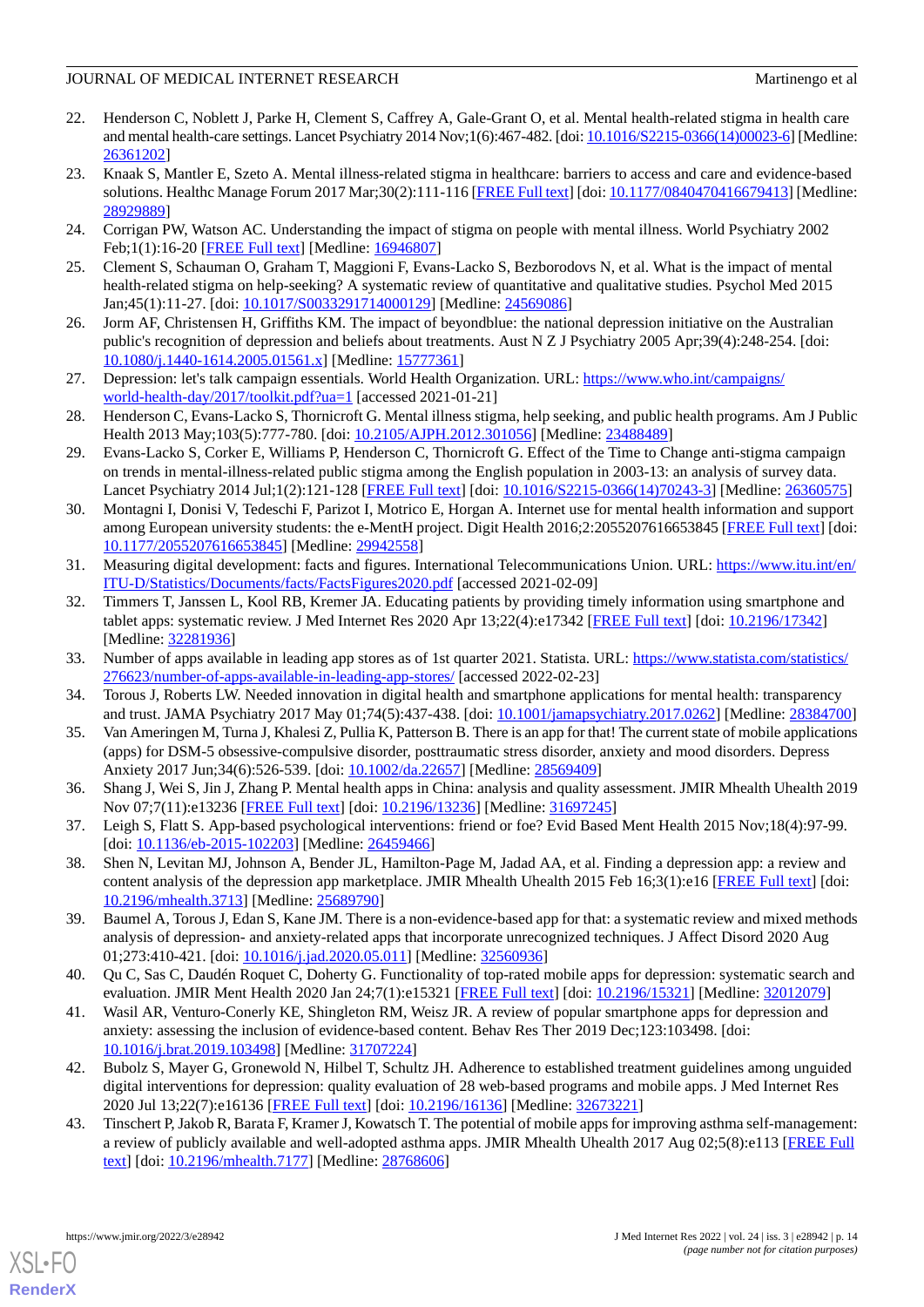- <span id="page-14-0"></span>44. Leigh S, Ouyang J, Mimnagh C. Effective? Engaging? Secure? Applying the ORCHA-24 framework to evaluate apps for chronic insomnia disorder. Evid Based Ment Health 2017 Nov;20(4):e20. [doi: [10.1136/eb-2017-102751\]](http://dx.doi.org/10.1136/eb-2017-102751) [Medline: [28947676](http://www.ncbi.nlm.nih.gov/entrez/query.fcgi?cmd=Retrieve&db=PubMed&list_uids=28947676&dopt=Abstract)]
- <span id="page-14-19"></span><span id="page-14-1"></span>45. Huckvale K, Adomaviciute S, Prieto JT, Leow MK, Car J. Smartphone apps for calculating insulin dose: a systematic assessment. BMC Med 2015 May 06;13:106 [\[FREE Full text\]](https://bmcmedicine.biomedcentral.com/articles/10.1186/s12916-015-0314-7) [doi: [10.1186/s12916-015-0314-7](http://dx.doi.org/10.1186/s12916-015-0314-7)] [Medline: [25943590\]](http://www.ncbi.nlm.nih.gov/entrez/query.fcgi?cmd=Retrieve&db=PubMed&list_uids=25943590&dopt=Abstract)
- 46. Lum E, Jimenez G, Huang Z, Thai L, Semwal M, Boehm BO, et al. Decision support and alerts of apps for self-management of blood glucose for type 2 diabetes. JAMA 2019 Apr 16;321(15):1530-1532 [\[FREE Full text](http://europepmc.org/abstract/MED/30990543)] [doi: [10.1001/jama.2019.1644\]](http://dx.doi.org/10.1001/jama.2019.1644) [Medline: [30990543](http://www.ncbi.nlm.nih.gov/entrez/query.fcgi?cmd=Retrieve&db=PubMed&list_uids=30990543&dopt=Abstract)]
- <span id="page-14-2"></span>47. van Galen LS, Xu X, Koh MJ, Thng S, Car J. Eczema apps conformance with clinical guidelines: a systematic assessment of functions, tools and content. Br J Dermatol 2020 Feb;182(2):444-453. [doi: [10.1111/bjd.18152](http://dx.doi.org/10.1111/bjd.18152)] [Medline: [31179535\]](http://www.ncbi.nlm.nih.gov/entrez/query.fcgi?cmd=Retrieve&db=PubMed&list_uids=31179535&dopt=Abstract)
- <span id="page-14-3"></span>48. Martinengo L, Van Galen L, Lum E, Kowalski M, Subramaniam M, Car J. Suicide prevention and depression apps' suicide risk assessment and management: a systematic assessment of adherence to clinical guidelines. BMC Med 2019 Dec 19;17(1):231 [[FREE Full text\]](https://bmcmedicine.biomedcentral.com/articles/10.1186/s12916-019-1461-z) [doi: [10.1186/s12916-019-1461-z\]](http://dx.doi.org/10.1186/s12916-019-1461-z) [Medline: [31852455\]](http://www.ncbi.nlm.nih.gov/entrez/query.fcgi?cmd=Retrieve&db=PubMed&list_uids=31852455&dopt=Abstract)
- <span id="page-14-4"></span>49. Depression. Ministry of Health Singapore. URL: [https://www.moh.gov.sg/hpp/doctors/guidelines/GuidelineDetails/](https://www.moh.gov.sg/hpp/doctors/guidelines/GuidelineDetails/cpgmed_depression) [cpgmed\\_depression](https://www.moh.gov.sg/hpp/doctors/guidelines/GuidelineDetails/cpgmed_depression) [accessed 2022-02-23]
- <span id="page-14-5"></span>50. Depression in adults: recognition and management. National Institute for Health and Care Excellence. 2009. URL: [http:/](http://www.nice.org.uk/guidance/cg90) [/www.nice.org.uk/guidance/cg90](http://www.nice.org.uk/guidance/cg90) [accessed 2022-02-23]
- <span id="page-14-6"></span>51. Clement S, Jarrett M, Henderson C, Thornicroft G. Messages to use in population-level campaigns to reduce mental health-related stigma: consensus development study. Epidemiol Psichiatr Soc 2010;19(1):72-79. [doi: [10.1017/s1121189x00001627\]](http://dx.doi.org/10.1017/s1121189x00001627) [Medline: [20486426\]](http://www.ncbi.nlm.nih.gov/entrez/query.fcgi?cmd=Retrieve&db=PubMed&list_uids=20486426&dopt=Abstract)
- <span id="page-14-7"></span>52. Gronholm PC, Henderson C, Deb T, Thornicroft G. Interventions to reduce discrimination and stigma: the state of the art. Soc Psychiatry Psychiatr Epidemiol 2017 Mar; 52(3): 249-258 [[FREE Full text](http://europepmc.org/abstract/MED/28144713)] [doi: [10.1007/s00127-017-1341-9\]](http://dx.doi.org/10.1007/s00127-017-1341-9) [Medline: [28144713](http://www.ncbi.nlm.nih.gov/entrez/query.fcgi?cmd=Retrieve&db=PubMed&list_uids=28144713&dopt=Abstract)]
- <span id="page-14-9"></span><span id="page-14-8"></span>53. Thornicroft G, Mehta N, Clement S, Evans-Lacko S, Doherty M, Rose D, et al. Evidence for effective interventions to reduce mental-health-related stigma and discrimination. Lancet 2016;387(10023):1123-1132. [doi: [10.1016/S0140-6736\(15\)00298-6\]](http://dx.doi.org/10.1016/S0140-6736(15)00298-6) [Medline: [26410341](http://www.ncbi.nlm.nih.gov/entrez/query.fcgi?cmd=Retrieve&db=PubMed&list_uids=26410341&dopt=Abstract)]
- <span id="page-14-10"></span>54. All the app intelligence data you need. 42matters. URL: <https://42matters.com/> [accessed 2022-02-23]
- 55. Moher D, Liberati A, Tetzlaff J, Altman DG, PRISMA Group. Preferred reporting items for systematic reviews and meta-analyses: the PRISMA statement. PLoS Med 2009 Jul 21;6(7):e1000097 [[FREE Full text](https://dx.plos.org/10.1371/journal.pmed.1000097)] [doi: [10.1371/journal.pmed.1000097](http://dx.doi.org/10.1371/journal.pmed.1000097)] [Medline: [19621072](http://www.ncbi.nlm.nih.gov/entrez/query.fcgi?cmd=Retrieve&db=PubMed&list_uids=19621072&dopt=Abstract)]
- <span id="page-14-11"></span>56. Google Play. URL: [https://play.google.com/store/apps/details?id=com.sevencupsoftea.app&hl=en\\_SG](https://play.google.com/store/apps/details?id=com.sevencupsoftea.app&hl=en_SG) [accessed 2022-02-23]
- <span id="page-14-12"></span>57. MindDoc companion. Google Play. URL: [https://play.google.com/store/apps/details?id=de.moodpath.android&hl=en\\_SG](https://play.google.com/store/apps/details?id=de.moodpath.android&hl=en_SG) [accessed 2022-02-23]
- <span id="page-14-13"></span>58. Youper therapy. Google Play. URL: [https://play.google.com/store/apps/details?id=br.com.youper&hl=en\\_SG](https://play.google.com/store/apps/details?id=br.com.youper&hl=en_SG) [accessed] 2022-02-23]
- <span id="page-14-14"></span>59. Kroenke K, Spitzer RL, Williams JB. The PHQ-9: validity of a brief depression severity measure. J Gen Intern Med 2001 Sep;16(9):606-613 [[FREE Full text](https://onlinelibrary.wiley.com/resolve/openurl?genre=article&sid=nlm:pubmed&issn=0884-8734&date=2001&volume=16&issue=9&spage=606)] [doi: [10.1046/j.1525-1497.2001.016009606.x\]](http://dx.doi.org/10.1046/j.1525-1497.2001.016009606.x) [Medline: [11556941\]](http://www.ncbi.nlm.nih.gov/entrez/query.fcgi?cmd=Retrieve&db=PubMed&list_uids=11556941&dopt=Abstract)
- <span id="page-14-15"></span>60. Rennick-Egglestone S, Morgan K, Llewellyn-Beardsley J, Ramsay A, McGranahan R, Gillard S, et al. Mental health recovery narratives and their impact on recipients: systematic review and narrative synthesis. Can J Psychiatry 2019 Oct;64(10):669-679 [\[FREE Full text\]](http://europepmc.org/abstract/MED/31046432) [doi: [10.1177/0706743719846108](http://dx.doi.org/10.1177/0706743719846108)] [Medline: [31046432](http://www.ncbi.nlm.nih.gov/entrez/query.fcgi?cmd=Retrieve&db=PubMed&list_uids=31046432&dopt=Abstract)]
- <span id="page-14-16"></span>61. Miller TA. Health literacy and adherence to medical treatment in chronic and acute illness: a meta-analysis. Patient Educ Couns 2016 Jul;99(7):1079-1086 [\[FREE Full text\]](http://europepmc.org/abstract/MED/26899632) [doi: [10.1016/j.pec.2016.01.020\]](http://dx.doi.org/10.1016/j.pec.2016.01.020) [Medline: [26899632\]](http://www.ncbi.nlm.nih.gov/entrez/query.fcgi?cmd=Retrieve&db=PubMed&list_uids=26899632&dopt=Abstract)
- <span id="page-14-17"></span>62. Bauer AM, Schillinger D, Parker MM, Katon W, Adler N, Adams AS, et al. Health literacy and antidepressant medication adherence among adults with diabetes: the diabetes study of Northern California (DISTANCE). J Gen Intern Med 2013 Sep;28(9):1181-1187 [[FREE Full text](http://europepmc.org/abstract/MED/23512335)] [doi: [10.1007/s11606-013-2402-8\]](http://dx.doi.org/10.1007/s11606-013-2402-8) [Medline: [23512335\]](http://www.ncbi.nlm.nih.gov/entrez/query.fcgi?cmd=Retrieve&db=PubMed&list_uids=23512335&dopt=Abstract)
- <span id="page-14-18"></span>63. Muscat DM, Shepherd HL, Nutbeam D, Trevena L, McCaffery KJ. Health literacy and shared decision-making: exploring the relationship to enable meaningful patient engagement in healthcare. J Gen Intern Med 2021 Feb;36(2):521-524 [\[FREE](http://europepmc.org/abstract/MED/32472490) [Full text\]](http://europepmc.org/abstract/MED/32472490) [doi: [10.1007/s11606-020-05912-0](http://dx.doi.org/10.1007/s11606-020-05912-0)] [Medline: [32472490](http://www.ncbi.nlm.nih.gov/entrez/query.fcgi?cmd=Retrieve&db=PubMed&list_uids=32472490&dopt=Abstract)]
- <span id="page-14-21"></span><span id="page-14-20"></span>64. Fundamental Facts about mental health 2016. Mental Health Foundation. 2016. URL: [https://www.mentalhealth.org.uk/](https://www.mentalhealth.org.uk/publications/fundamental-facts-about-mental-health-2016) [publications/fundamental-facts-about-mental-health-2016](https://www.mentalhealth.org.uk/publications/fundamental-facts-about-mental-health-2016) [accessed 2020-06-17]
- 65. Kirby JB, Zuvekas SH, Borsky AE, Ngo-Metzger Q. Rural residents with mental health needs have fewer care visits than urban counterparts. Health Aff (Millwood) 2019 Dec;38(12):2057-2060. [doi: [10.1377/hlthaff.2019.00369](http://dx.doi.org/10.1377/hlthaff.2019.00369)] [Medline: [31794321](http://www.ncbi.nlm.nih.gov/entrez/query.fcgi?cmd=Retrieve&db=PubMed&list_uids=31794321&dopt=Abstract)]
- 66. Nicholas J, Larsen ME, Proudfoot J, Christensen H. Mobile apps for bipolar disorder: a systematic review of features and content quality. J Med Internet Res 2015 Aug 17;17(8):e198 [\[FREE Full text\]](https://www.jmir.org/2015/8/e198/) [doi: [10.2196/jmir.4581\]](http://dx.doi.org/10.2196/jmir.4581) [Medline: [26283290](http://www.ncbi.nlm.nih.gov/entrez/query.fcgi?cmd=Retrieve&db=PubMed&list_uids=26283290&dopt=Abstract)]
- 67. Wisniewski H, Liu G, Henson P, Vaidyam A, Hajratalli NK, Onnela J, et al. Understanding the quality, effectiveness and attributes of top-rated smartphone health apps. Evid Based Ment Health 2019 Feb;22(1):4-9 [[FREE Full text](http://europepmc.org/abstract/MED/30635262)] [doi: [10.1136/ebmental-2018-300069](http://dx.doi.org/10.1136/ebmental-2018-300069)] [Medline: [30635262\]](http://www.ncbi.nlm.nih.gov/entrez/query.fcgi?cmd=Retrieve&db=PubMed&list_uids=30635262&dopt=Abstract)